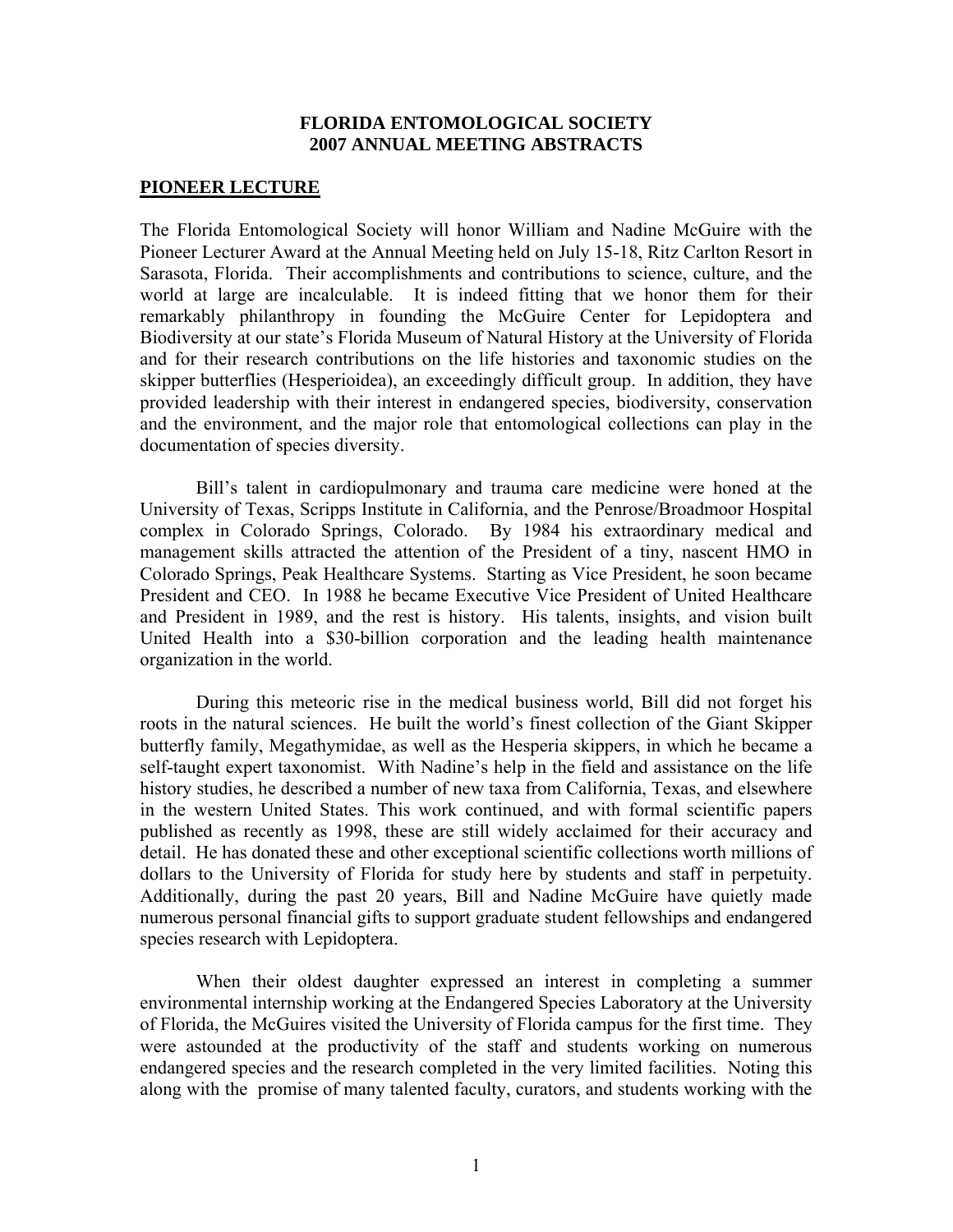University's research collections of Lepidoptera scattered in seven different buildings across the home campus, and south to Sarasota, Bill and Nadine McGuire took the initiative in June 2000 to request a proposal that might unite all these academic units and activities in one great world-class Center that would address biodiversity and environmental problems, focusing on Lepidoptera as a flagship group, but other organisms as well. Upon review of this proposal and through a subsequent series of extraordinary gifts of over \$7 million from the McGuire Family Foundation to UF along with state matches, the McGuire Center for Lepidoptera and Biodiversity was brought to reality by mid 2004 in a new 49,000 square foot building complex, representing a \$12 million private and matching public investment. Here visitors can watch scientists at work inside glass-walled laboratories, see and experience living tropical insects behaving under natural conditions (and even landing on them), and learn much factual information about scientific fields such as evolution, ecology, genetics, behavior, physiology, and development from the many displays and interpretive exhibits which use the familiar, innocuous "butterfly" as a pedagogical hook to draw their interest. This complex also contains extensive new public exhibits and educational space, research and extensive major research collections and facilities, endangered species research laboratories, and is one of the major world research centers on the Lepidoptera.

 The McGuires have an equally strong interest in culture and the arts. This is an especially passionate pursuit for Nadine McGuire, who has served on many national and regional museum and theatrical boards, including the Kennedy Center in Washington, D.C. Their joint interest in the promise of UF's Theatre and Dance program in the College of Fine Arts resulted in a \$2.5 million gift to that college to establish the new Nadine M. McGuire Pavilion of Theatre and Dance, and to also completely renovate the Constans Theater facility as part of that \$10 million project in 2004. In her capacity as President of the McGuire Family Foundation and as Bill's close partner, she has had equal responsibility and for the major influence that their Foundation has already generated, dispersing over \$50 million in the past year alone to carefully selected philanthropic causes across the U.S.

 William and Nadine McGuire have had a major impact on science, culture, and educational opportunities at the University of Florida and at a number of educational institutions throughout the U. S. as well as internationally. Their vision on the environment and conservation and the use of entomological collections, especially those with Lepidoptera, to document biodiversity and to research the potential negative or positive changes over time, has and will continue to have exceptional ramifications throughout the scientific and the world community at large. Their extraordinary accomplishments over their lifetimes, and by providing opportunities for scientific and cultural studies through their philanthropy at a number of academic institutions throughout the U. S., especially at the University of Florida, make this couple eminently deserving of the Pioneer Lecturer Award.

# **Pioneer Lecturer Biographical Sketch:**

**Thomas C. Emmel**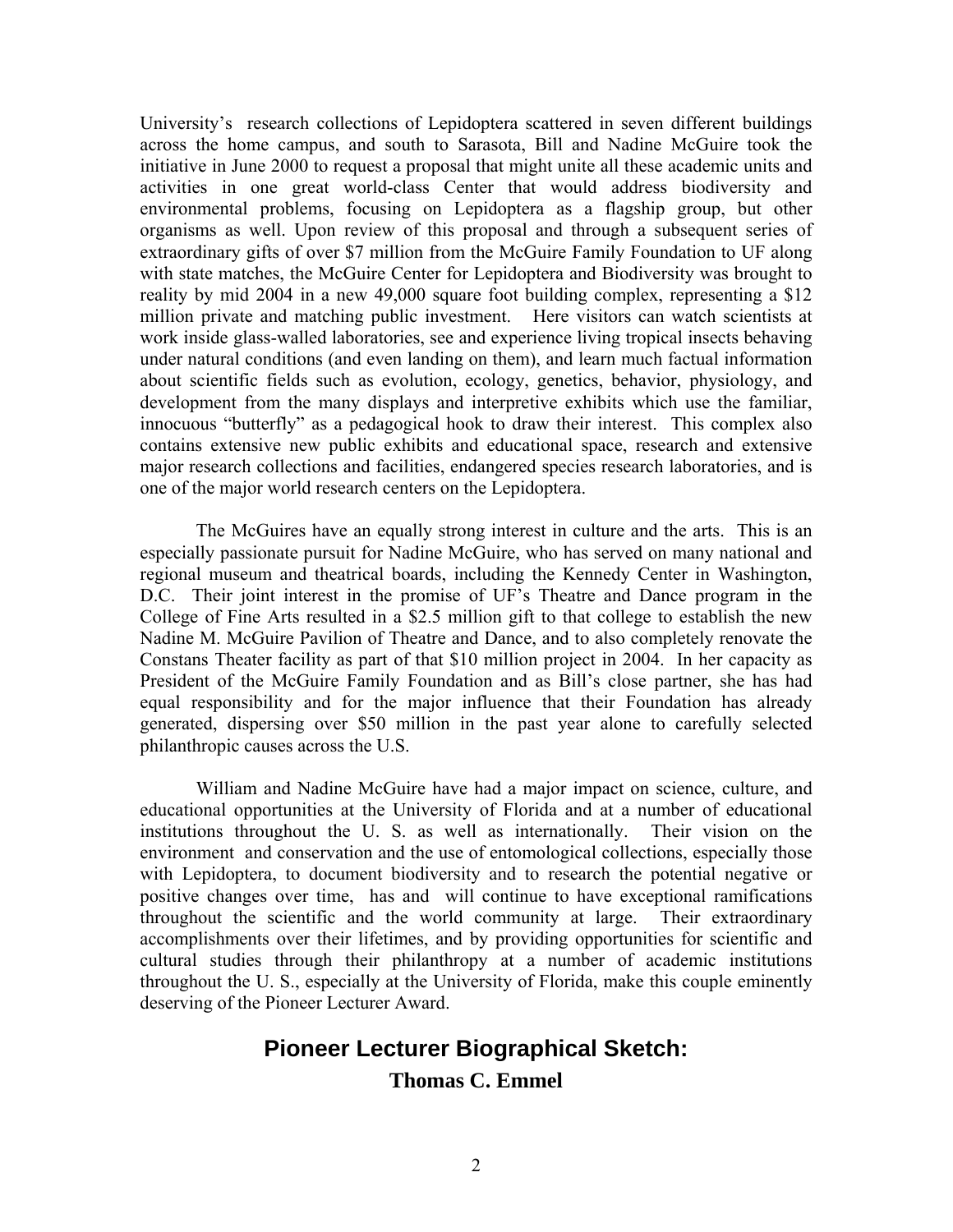Thomas C. Emmel is Director of the new McGuire Center for Lepidoptera and Biodiversity, as well as Professor of Zoology and Entomology, and Curator of Natural Sciences with the Florida Museum of Natural History, at the University of Florida in Gainesville. He has served as Director of the Boender Endangered Species Laboratory at U.F. since its inception in 1995.

 His Ph.D. in Population Biology was obtained under Paul R. Ehrlich at Stanford University, from whence came his intense life-long research interest in ecological and conservation issues. He has also written extensively about the biology, taxonomy, genetics, behavior, and ecology of butterflies, tree snails, and general biology topics. Author of more than 400 publications, including 35 books, he has worked intensively since 1984 on the endangered Schaus Swallowtail butterfly in the Florida Keys and is currently directing an extensive captive propagation and reintroduction effort to help this endangered species recover to the point where it can be taken off the federal endangered species list. His research on the effects of mosquito control pesticides on nontarget wildlife and humans living in south Florida have led to better control measures for the use of pesticides and enhanced survival of wildlife as well as improved human health conditions in the Keys. Outside the U.S., he has worked extensively on biodiversity patterns and adaptive ecology of species in Brazil, Costa Rica, Ecuador, Dominican Republic, Kenya, Tanzania, Mexico, Madagascar, Ghana, Malaysia, Papua New Guinea, Irian Jaya, Solomon Islands, Society Islands, and Taiwan. He has a major project in Jamaica on endangered species conservation planning for the Homerus Swallowtail butterfly. Since April 2002, he has also helped to direct an extensive ecological study and restoration effort for the endangered Miami Blue butterfly in the Florida Keys.

 In the classroom, Dr. Emmel has annually taught the largest nonmajor biology courses in U.F.'s Carleton Auditorium, including tens of thousands of undergraduate students since 1968, and has employed many of the best of these students in his research programs on chromosome structure, insect conservation and ecology, including summer expeditions to the far corners of the globe. He also directs as many as 20 master's and doctoral graduate students each year in the Departments of Entomology and Zoology.

 Some of the more recent books authored or edited by Thomas C. Emmel include *Systematics of Western North American Butterflies* (1998); *Butterfly Gardening* (1997); *Florida's Fabulous Butterflies* (1997); chapters in *Swallowtail Butterflies: Their Ecology and Evolutionary Biology* (1995); *Rare and Endangered Biota of Florida*. *Vol. 4. Invertebrates* (1995), and *Conservation Biology of Lycaenidae (Butterflies)* (1993); *Butterflies of the Florida Keys* (1993); *Florissant Butterflies: A Guide to Fossil and Present-day Species of Central Colorado* (1992); *Mosquito Control Pesticides: Ecological Impacts and Management Alternatives* (1991); *Butterflies* (1991); *Biology*  (1989); *Butterflies of California* (1989); *Florida Environmental Guide* (1986); *Biology* (1986); *World Within Worlds: An Introduction to Biology* (1977); *Global Perspectives on Ecology* (1977); *Butterflies: Their World, Their Life Cycles, Their Behavior* (1975, various foreign editions 1976); *The Butterflies of North America* (1975); *Population Biology* (1976); *The Butterflies of Southern California* (1973); *An Introduction to Ecology and Population Biology* (1973); and other works.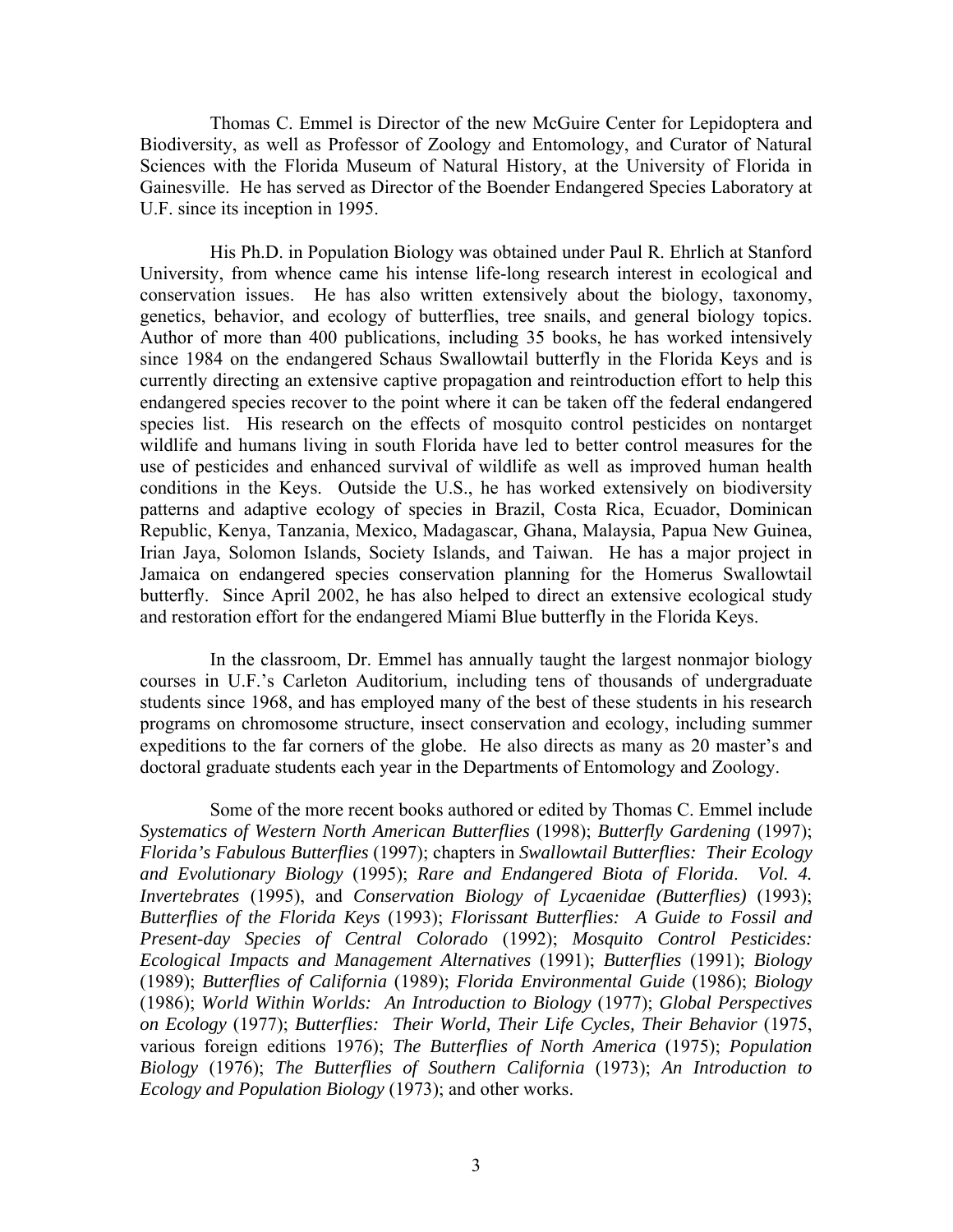# **Pioneer Lecturer Biographical Sketch:**

# **Jacqueline Y. Miller**

Jacqueline Y. Miller currently serves as the Allyn Curator of Lepidoptera, Florida Museum of Natural History and the Associate Director of the McGuire Center for Lepidoptera and Biodiversity. As an Adjunct Professor in the Departments of Entomology and Nematology and Zoology, she also serves a number of graduate student committees at the University of Florida and at other institutions. Dr. Miller received her B. S. in Biology from the University of Pittsburgh, a M. S. in Entomology, Catholic University of America (Washington, D. C.), and a Ph. D. in Zoology from the University of Florida.

She is active in a number of scientific organizations, especially the Lepidopterists' Society (Chairman and Editor, Consensus of Common Names Committee, 1984-1992; Chairman, Committee future meeting sites, 1986-94; Vice-President, 1987-88; President, 1989-90; Past-President, 1990-91; Co-Chairman, Education Committee, 1990-2001), Entomological Society of America (Section A, Systematics: Secretary 1997-98; Vice-Chairman, 1998-99; Chair, 1999-2000); Section A (Systematics) Representative to the Governing Board, 2002-2005; Systematics Resources Committee, 1994-1997; 2000- 2004) and the Entomological Collections Network (Steering Committee 1995-1997; Cochaired meetings 1997, 2005; member, Collections Standards Committee, 2001-2003.)

Dr. Miller was associated with the Allyn Museum of Entomology, which became affiliated with the Florida Museum of Natural History, University of Florida, in 1981. For many years, this was an off campus unit of the Florida Museum and based in Sarasota, Florida, where she and her husband and fellow Allyn Curator, Dr. Lee D. Miller, developed one of the finest curated and well documented Lepidoptera collections that is international in taxonomic scope and geographic distribution. With the development of the McGuire Center on the main campus, this collection of more than 1.2 million specimens, library, equipment, and other associated materials were moved to the University of Florida in late June, 2004. The original scientific collection has become the basis of phylogenetic arrangement for the McGuire collections that now total more than 6.9 million specimens with another major collection of 2 million currently under inventory.

Author of more than 148 scientific publications, including seven books, her research interests focus on the systematics, taxonomy, biogeography, and life history studies of Lepidoptera, especially in the Hesperioidea, Nymphalidae, and Castniidae. Past and current research efforts have focused primarily on revisionary and biodiversity studies of neotropical taxa, emphasizing unique diagnostic morphological features and integrating ecological and behavioral observations when applicable. Her current research studies are concentrating on phylogenetic analysis and vicariance biogeography of Lepidoptera, especially the endemic genera in the West Indies, Caribbean basin, and Mexico. These investigations provide clues and/or supportive data to our understanding of the higher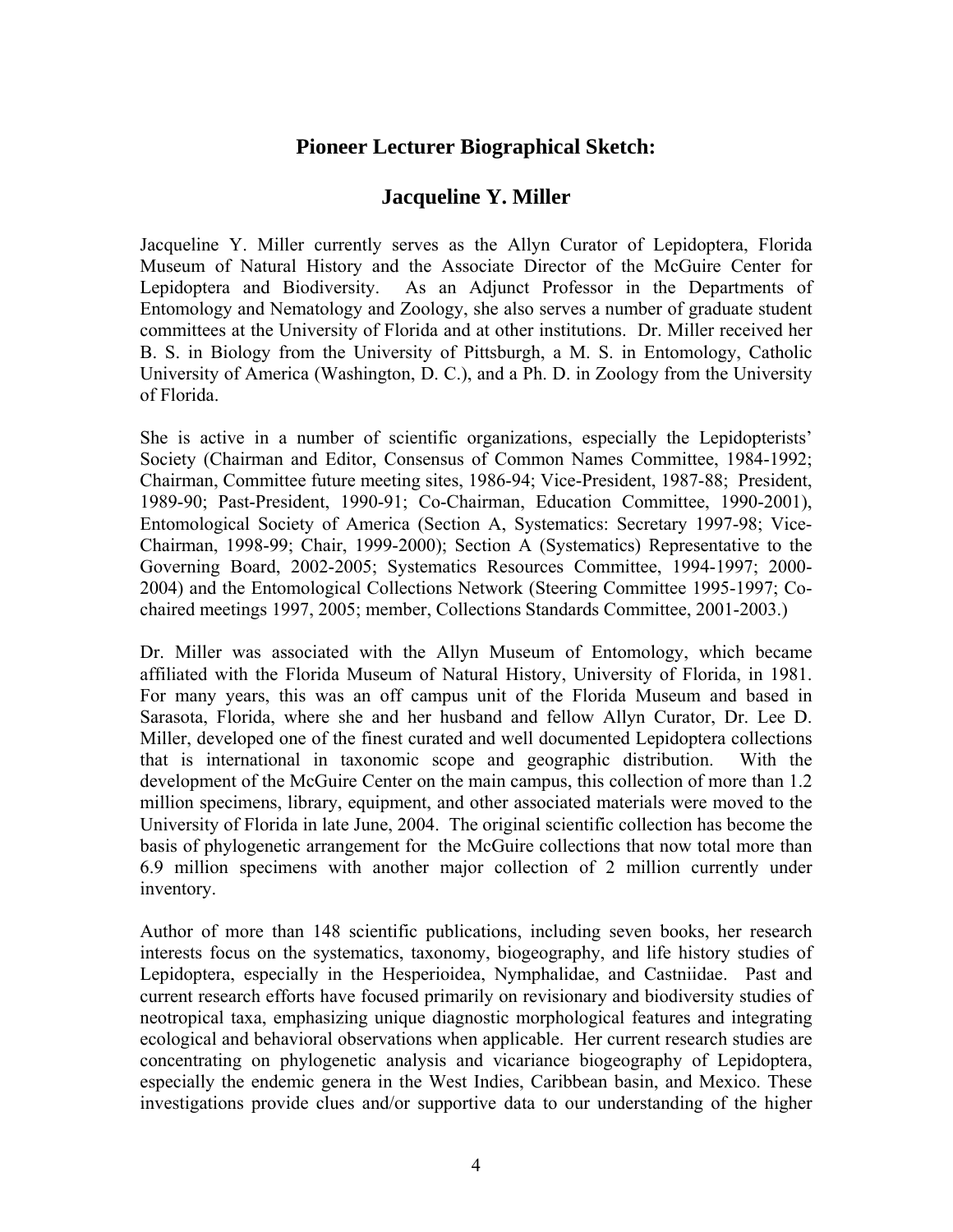taxonomic categories and the evolutionary history of the Lepidoptera. The Millers have devoted more than 35 years completing biodiversity surveys in neotropics, especially in the Caribbean basin, but their research studies have also taken them to Africa.

# **Pioneer Lecturer Biographical Sketch:**

# **Jaret C. Daniels**

Dr. Jaret C. Daniels is IFAS Assistant Professor of Entomology and Assistant Curator for the Florida Museum of Natural History's McGuire Center for Lepidoptera and Biodiversity. He holds an affiliate position with UF's School of Natural Resources and Environment. Jaret received his B.S. in Biology from Saint John's University in Minnesota and Ph.D. from the Department of Entomology and Nematology at the University of Florida. He completed his Postdoctoral training in insect conservation at the Florida Museum of Natural History in Gainesville. His research focuses on insect ecology and conservation, with particular emphasis on Lepidoptera, seasonal ecology, population biology, and behavior. He has over 16 years of experience working with imperiled Lepidoptera in the U.S. and Caribbean, including Schaus' swallowtail (*Papilio aristodemus ponceanus*), Sweadner's haistreak (*Callophrys gryneus sweadneri*), Bartram's hairstreak (*Strymon acis bartrami*), Florida leafwing (*Anaea floridalis*), Jamaican giant swallowtail (*Papilio homerus*), frosted elfin (*Callphrys irus*), and the Miami blue (*Cyclargus thomasi bethunebakeri*). These projects have involved various aspects of research, recovery and public education. He is the founder and director of the Florida Butterfly Monitoring Network [\(www.flbutterflies.net\)](http://www.flbutterflies.net/), a multi-agency program that brings together volunteers and scientists to promote and survey the health of butterfly populations throughout Florida. He currently serves as Co-Chair of the steering committee for the Butterfly Conservation Initiative ([www.butterflyrecovery.org\)](http://www.butterflyrecovery.org/), a national consortium of conservation organizations across North America dedicated to the conservation of threatened, endangered, and vulnerable North American butterflies and the habitats that sustain them, with a focus on recovery, research, and education. He has authored more than 50 scientific papers, popular articles, and books dealing with butterflies, conservation, integrated pest management, and wildlife landscaping.

# **M. S. STUDENTS**

# Alexandra, C. & P. Koehler. **Testing vapor toxicity of novel, volatile, low molecular weight esters on** *Aedes aegypti* **and** *Musca domestica***.**

Volatile insecticides have been widely used for the protection of stored agricultural products and for the management of structural pests. However, they have been neglected for the control of pests of medical importance. This study examined vapor toxicity of novel, volatile, low molecular weight esters on mosquitoes of the species *Aedes aegytpi* and flies of the species *Musca domestica.*

Bayer, B. & P. Koehler. **Efficacy of gel baits formulated with emamectin benzoate on pest cockroaches.**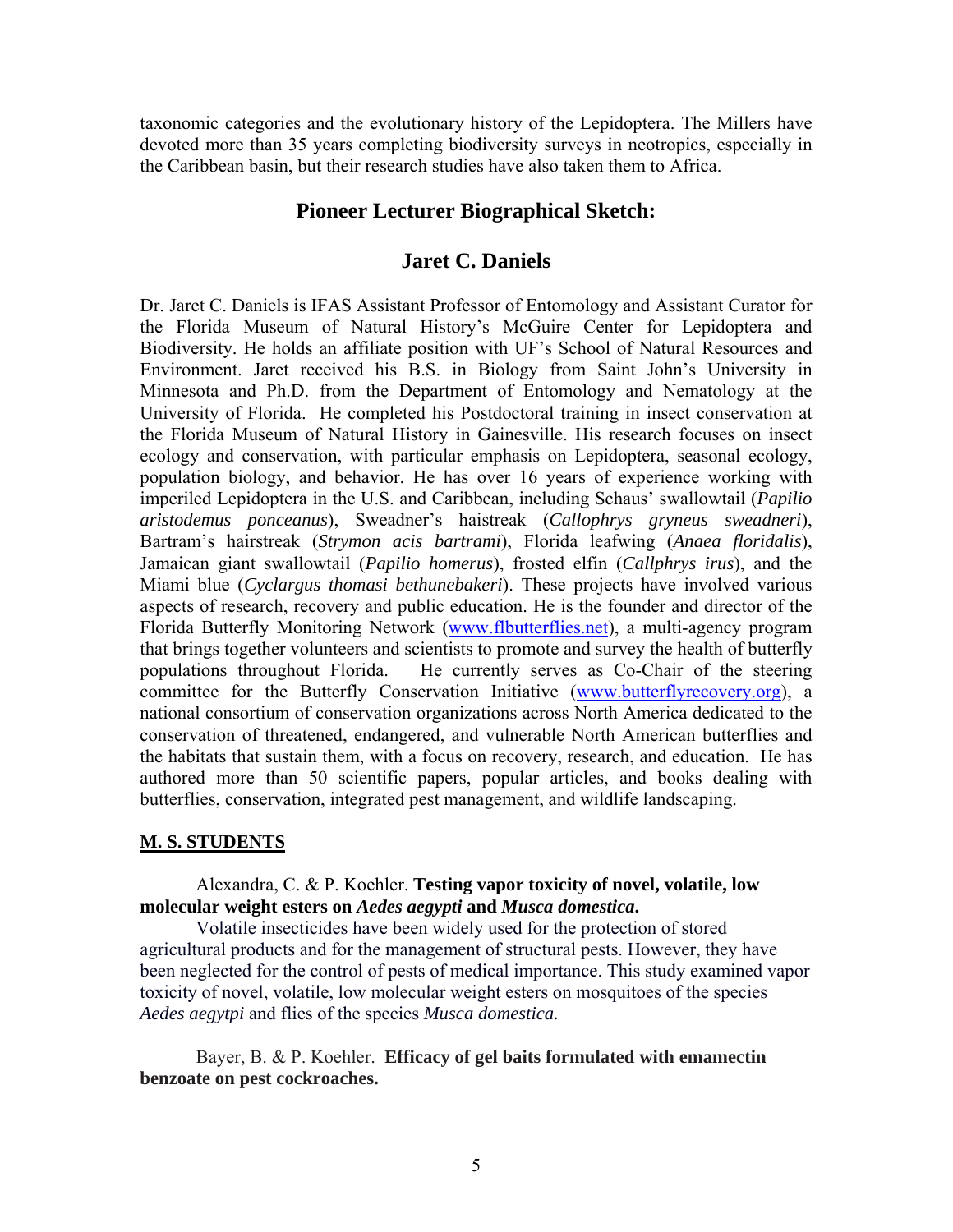Cockroach bait aversion by German cockroach is an emergent problem. In this study, the efficacy of gel baits formulated with technical emamectin benzoate at 500, 1000, and 2000 ppm and Proclaim® 5SG at 1000 ppm were tested on four species of pest cockroaches: German (bait averse strain), Brownbanded, American, and Oriental.

# Carrillo, D., R. E. Duncan & J. E. Peña. **Effect of host plants on successful parasitism of** *Haeckeliania sperata* **(Hymenoptera: Trichogrammatidae) on**  *Diaprepes abbreviatus* **(Coleoptera: Curculionidae) eggs.**

*Haeckeliania sperata* is a gregarious endoparasitoid that attacks *Diaprepes abbreviatus* eggs. Differences in leaf thickness and trichome density on the successful oviposition of *H. sperata* were investigated. Six host plants with varying degrees of pubescence were used. Searching speed on the leaf surfaces had a significant effect on percent of parasitism. Removing trichomes from a host plant increased the searching speed of the parasitoid, showing that leaf pubescence affects the reproductive success of this parasitoid.

# Ferreira, M. T. & R. H. Scheffrahn. **Efficacy of chlorpenapyr-treated wood to prevent colonization by dealates of the West Indian drywood termite,** *Cryptotermes brevis***.**

*Cryptotermes brevis* is an important pest of structural lumber. Observation confirmed that dealate pairs of *C. brevis* crawl over wood substrata before selecting a nuptial chamber. It is hypothesized here that this searching behavior would increase the likelihood of contact with a non-repellent insecticide when applied to only a portion of the wood surface. Six-hundred ppm of chlorfenapyr was applied to wood squares with drilled holes that served as colonization points and mortality was assessed.

#### Pfiester, M. **The effect of sex-ratio on bed bug aggregation behavior.**

The common bed bug *Cimex lectularius* L. usually occurs in aggregations, but lone bed bugs, separate from the aggregations, are also a common observation. We hypothesize that females may leave an aggregation in order to avoid multiple traumatic inseminations. The effects of sex-ratio on the movement and aggregation behavior of bed bug populations was studied. Small populations were placed in arenas, and the number of aggregations and lone bugs was measured over time.

# Scott, C. A. & O. E. Liburd. **Tracking insect populations within organic vegetable systems to determine how residual populations from cover crops affect vegetable production.**

In organic systems, cover crops have been shown to reduce insect pest populations in subsequent cash crops. Experiments were conducted to track insect pests and natural enemies from cover crops to broccoli and squash. Plots treated with graminaceous cover crops had significantly fewer aphids and whiteflies compared with leguminous cover crops. Cover crop mixtures also had significantly fewer pests compared with single cover crops. Potential benefits for this sustainable approach towards pest management are discussed.

#### **Ph. D. STUDENTS**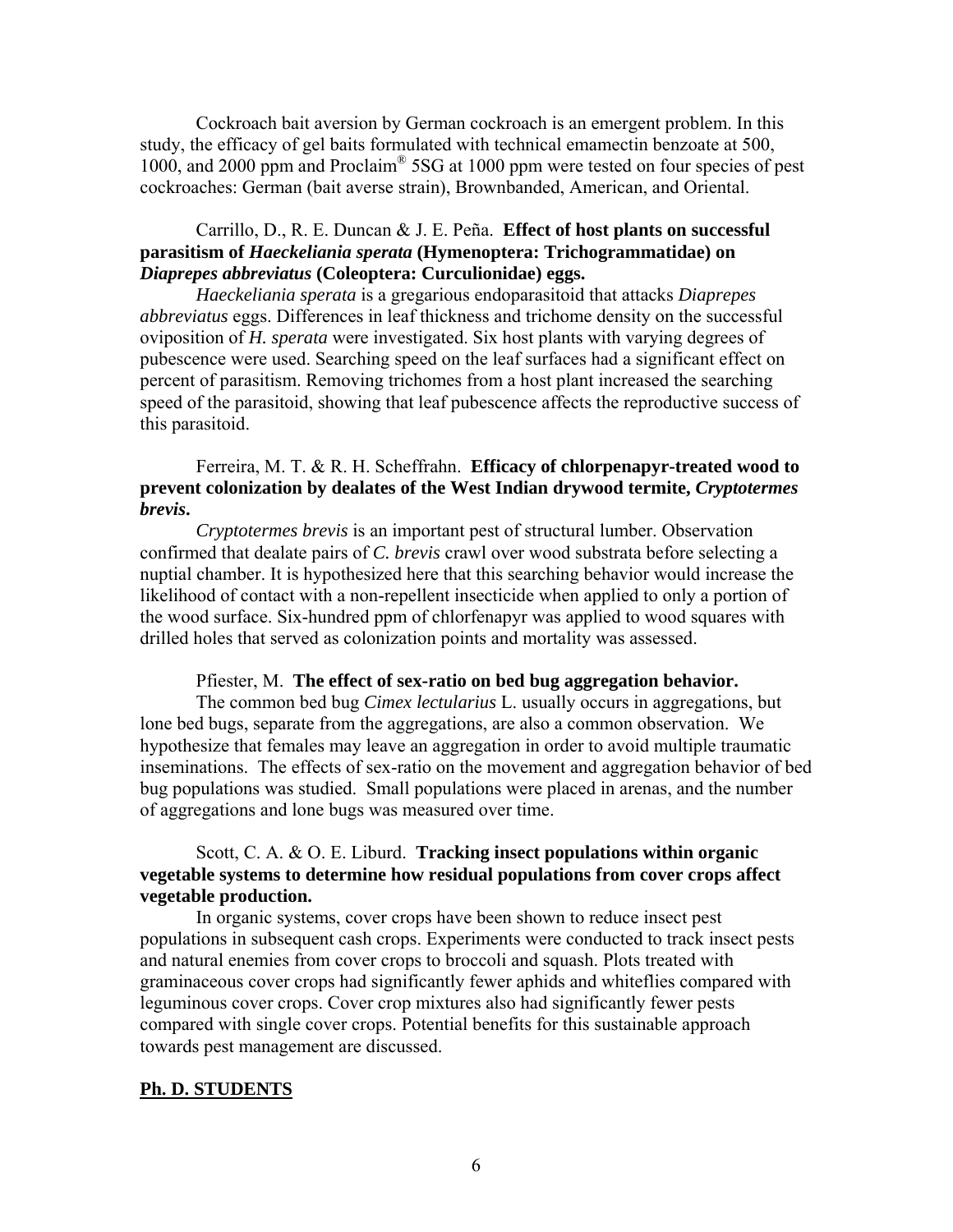## Amarasekare, K. G., J.-H. Chong, C. M. Mannion & N. D. Epsky. **Effect of temperature on the biology of** *Paracoccus marginatus* **Williams and Granara de Willink (Homoptera: Pseudococcidae).**

 Effect of temperature on the biology of *Paracoccus marginatus* was investigated. *P*. *marginatus* was able to develop and complete its life cycle at 18°, 20°, 25° and 30°C. At 15°, 34° and 35°C eggs hatched, but further development was arrested. Approximately 80 -90% of the eggs survived between 20° - 30°C. Highest fecundity was at 25°C. Thermal constants and minimum and maximum temperature thresholds were estimated for egg, male and female nymphal stages and adults.

# Diaz, R., W. A. Overholt, J. P. Cuda & P. Pratt. **Temperature-dependent development, survival and potential distribution of** *Ischnodemus variegatus* **(Hemiptera: Blissidae), an herbivore of West Indian marsh grass (***Hymenachne amplexicaulis***).**

*Ischnodemus variegatus* (Signoret) (Hemiptera: Blissidae) is an exotic herbivore, native to South America, that feeds on the invasive grass *Hymenachne amplexicaulis*. The influence of temperature on the developmental time and survival of *I. variegatus* was studied under laboratory conditions. Complete egg and nymphal mortality occurred at temperatures  $\leq$ 20.5<sup>o</sup>C and at 38<sup>o</sup>C. Developmental time was fastest between 28 and 30<sup>o</sup>C. Results will be used to predict the spatial distribution and population growth of *I. variegatus* in *H. amplexicaulis* infested regions.

## Goyal, G., G. J. Steck, G. S. Nuessly & J. L. Capinera. **Establishing identity of corn silk flies,** *Euxesta* **spp.**

*Euxesta eluta* Loew and *E. stigmatias* L., commonly known as corn silk fly (Ulidiidae: *Euxesta* spp.) are considered serious pests of sweet corn (*Zea mays* L.). Due to the overlapping distributions of these species, it is important to be able to distinguish their immature stages to help determine their biological differences and feeding behavior. Using light scanning electron microscopy, larvae and pupae were found to be significantly different with respect to certain morphological characters.

# Herbert, J. & R. F. Mizell. E**ffect of crape myrtle (***Lagerstroemia* **spp.) parentage on crapemyrtle aphid (***Sarucallis kahawaluokalani***) and tritrophic interactions with the lacewing** *Chrysoperla rufilabris***.**

 Seven cultivars of crape myrtle (*Lagerstroemia* spp.) were tested for their host suitability by rearing crapemyrtle aphids on excised leaf disks. Daily fecundity was measured for the lifespan of each individual aphid. Larvae of *Chrysoperla rufilabris* were fed crapemyrtle aphids from the same seven cultivars, and each group of *C. rufilabris* larvae was fed aphids that came exclusively from one cultivar. Survivorship and adult dry weight were measured and used to construct hypotheses about tritrophic interactions.

 Manrique, V., J. P. Cuda, W. A. Overholt & D. Williams. **Evaluating the survival of two candidate biological control agents (***Episimus utilis* **and**  *Pseudophilothrips ichini***) on Brazilian peppertree genotypes.**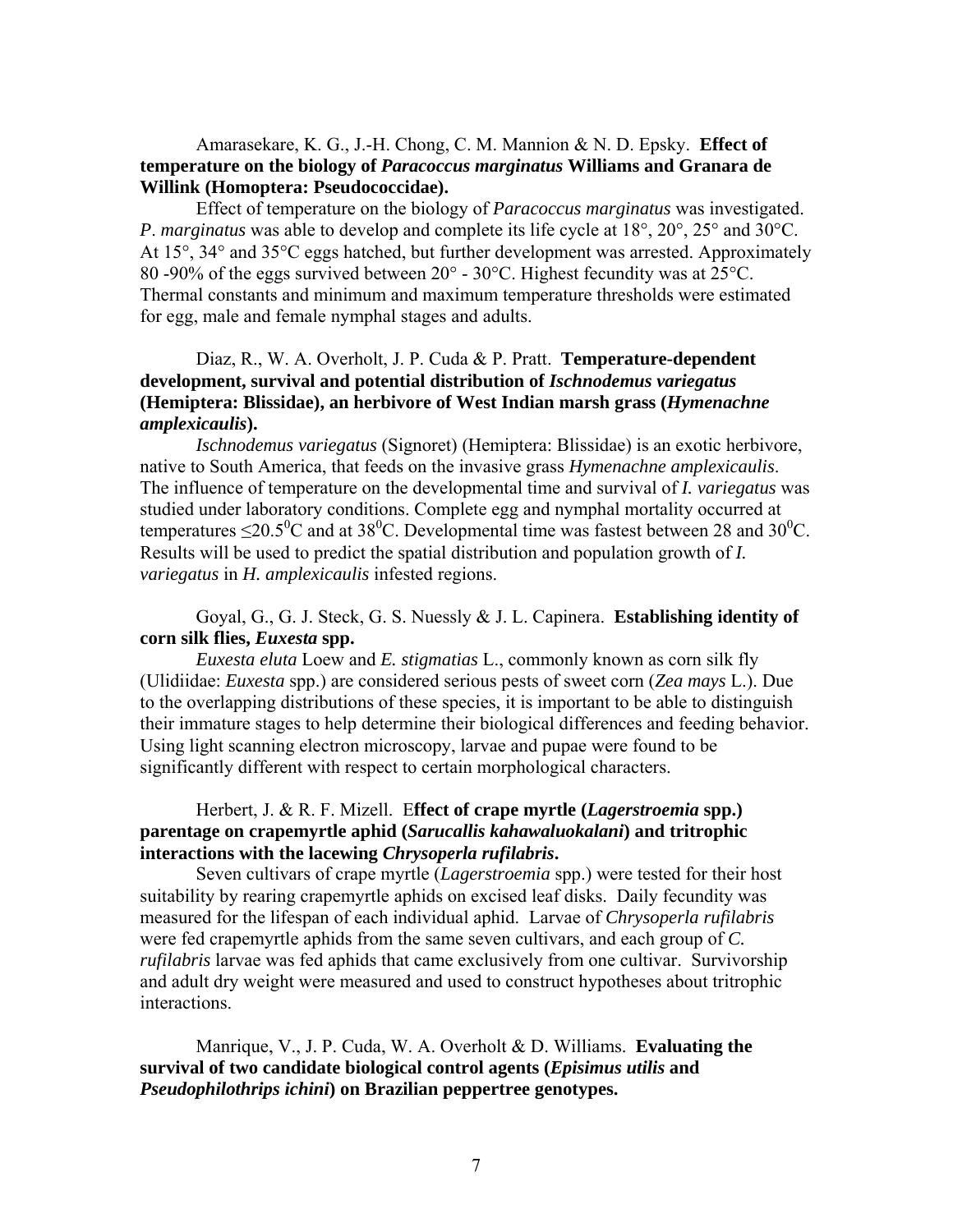Brazilian peppertree, an introduced plant from South America, has invaded most habitats in south-central Florida. Survival of two candidate biocontrol agents (*Episimus utilis* and *Pseudophilothrips ichini*) was tested on the different Brazilian peppertree genotypes found in Florida and Brazil (native range). Survival to adult of *E. utilis* was similar among Florida genotypes, while survival of *P. ichini* was greater on Brazilian genotypes. The ecological significance of the results is discussed in the context of plant genotypes and host specificity.

# Martin, C. G., C. M. Mannion & B. Schaffer. **The effects of larval herbivory by**  *Diaprepes* **root weevil,** *Diaprepes abbreviatus* **(L.) (Coleoptera: Curculionidae) on four woody ornamental plant species.**

We tested the hypothesis that larval herbivory by *Diaprepes* root weevil (DRW) reduces biomass and leaf gas exchange of the following landscape plant species: buttonwood (*Conocarpus erectus* L.), Surinam cherry (*Eugenia uniflora* L.), mahogany (*Swietenia mahogani* Jacq.), and pond apple (*Annona glabra* L). Data collected included leaf gas exchange  $[CO<sub>2</sub>$  assimilation (A), transpiration (E), stomatal conductance (g<sub>s</sub>), and internal  $CO_2$  concentration  $(C_i)$ ], fresh and dry weights of roots, stems and leaves, plant height and stem diameter, the number of larvae, pupae and adults recovered per plant and larval head capsule widths. Mean leaf gas exchange values were significantly higher for non-infested than infested buttonwood and Surinam cherry. For mahogany and pond apple, there were few or no significant differences in leaf gas exchange between the treatments. Fresh and dry weights were also higher for non-infested than infested plants with the differences for buttonwood the most often significant, followed by Surinam cherry, mahogany, and pond apple which showed insignificant differences. There were no significant effects of larval herbivory on plant height and stem diameter or the total number of larvae, pupae and adults recovered per plant. There was a significant difference among plant species in the mean head capsule width (thus larval instars) recovered from the soil, with Surinam cherry having the largest, followed in size by buttonwood, pond apple, and mahogany. Although plant growth and biomass of pond apple were not affected by larval feeding, it exhibited root-feeding damage as did the other three plant species. All four plant species are thus hosts of DRW. In addition to adding pond apple to the list of DRW host plants, the present study supports previous work showing that buttonwood, Surinam cherry and mahogany are susceptible to damage from DRW larvae. Our findings also suggest the following order of vulnerability of these host plants to larval feeding damage: buttonwood and Surinam cherry are the most vulnerable plants species followed by mahogany and then pond apple.

 Rangasamy, M., B. Rathinasabapathi, H. J. McAuslane, R. H. Cherry & R.T. Nagata. **Role of leaf sheath anatomy, toughness and lignification in resistance against southern chinch bug,** *Blissus insualris* **Barber (Hemiptera: Blissidae) in St. Augustinegrass lines.**

 Southern chinch bug (SCB), *Blissus insularis*, is a serious insect pest of St. Augustinegrass. 'FX-10' and NUF –76 show high level of resistance to SCB. Differences in plant anatomy, lignification, and stylet penetration of SCB in leaf sheath as mechanisms of resistance are being studied and results will be presented.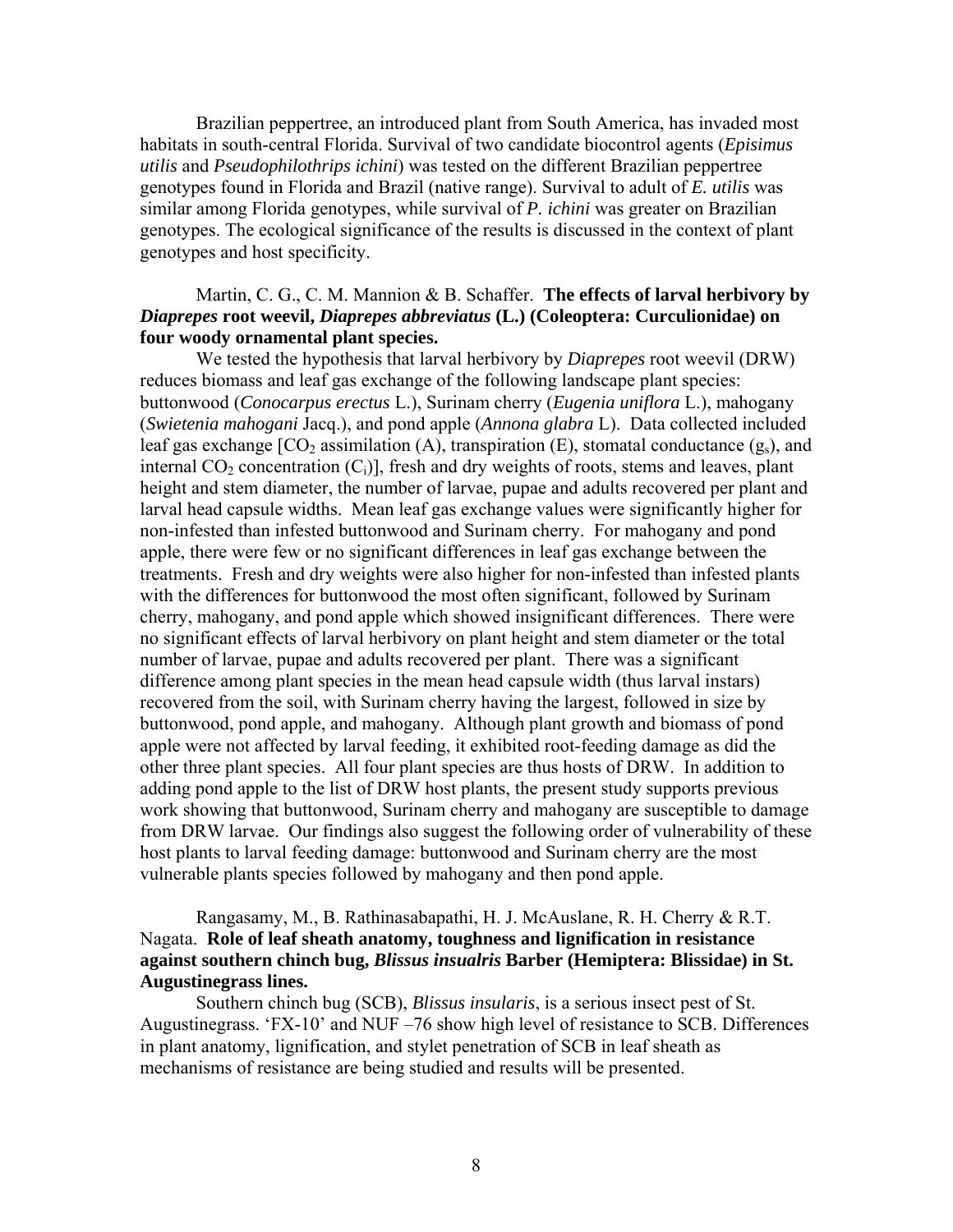# Rhodes, E. M. & O. E. Liburd. **The effect of variety, treatment threshold, and insecticides on flower thrips management in Florida's southern highbush blueberries.**

 Flower thrips are key pests of Florida blueberries. Two field experiments were conducted: 1) evaluating treatment threshold and variety and 2) the efficacy of a conventional and several reduced-risk insecticides on thrips numbers. Results showed that application of SpinTor® at either threshold did not reduce thrips numbers. However, there were significant differences among varieties. All of the reduced-risk compounds had significantly fewer thrips larvae per flower than the control two days after the third application.

## Roubos, C. R. & O. E. Liburd. **Distribution of blueberry gall midge in rabbiteye blueberries and evaluation of emergence traps.**

We evaluated three trap types for monitoring blueberry gall midge, *Dasineura oxycoccana* Johnson, a key pest of rabbiteye blueberries (*Vaccinium ashei*). The Petri dish trap captured significantly more midge adults than the glass jar or plastic lid trap. In order to investigate midge distribution buds were collected from three different areas in a blueberry plot: border with vegetation, plot center, and border without vegetation. Significantly fewer midges were recorded in areas without vegetation.

# Sandhu, H. G. Nuessly, S. Webb, R. Cherry & R. Gilbert. **Life cycle of lesser cornstalk borer,** *Elasmopalpus lignosellus* **Zeller (Lepidoptera: Pyralidae), on sugarcane.**

 Lesser cornstalk borer developed from egg to adult in 33.4 d on sugarcane under controlled environmental conditions at 24 °C. Pre-oviposition, oviposition, and postoviposition periods were 3.2, 4.1, and 2.9 d, respectively. Eggs were deposited singly on leaves, stems, and in the soil. First instar larvae fed on epidermal tissues of leaves and stems. Second instar larvae moved to the soil and bored into shoots from silken tunnels they produced beneath the soil surface.

# Sethi, A., H. J. McAuslane, H. T. Alborn, R. T. Nagata & G. S. Nuessly. **Feeding deterrents for banded cucumber beetle (Coleoptera: Chrysomelidae) in latex of a resistant romaine lettuce.**

 'Valmaine' romaine lettuce is resistant to feeding by banded cucumber beetle, beet armyworm and cabbage looper. 'Valmaine' latex strongly inhibits banded cucumber beetle feeding when applied to the surface of artificial diet. Solvent extraction and bioassay-directed fractionation of 'Valmaine' latex is being pursued to identify the chemical compounds underlying resistance.

# Taylor, J. & D. Schuster. **A preliminary evaluation of silverleaf whitefly and**  *Tomato Yellow Leaf Curl Virus* **(TYLCV) in tomato using geographical information systems.**

 The silverleaf whitefly, *Bemisia argentifolii* (also known as biotype B of the sweetpotato whitefly, *B. tabaci*), is the key insect pest of tomato in southern Florida. Most damage associated with the whitefly is due to the transmission of plant viruses, the most damaging of which is *Tomato yellow leaf curl virus* (TYLCV). Reported is a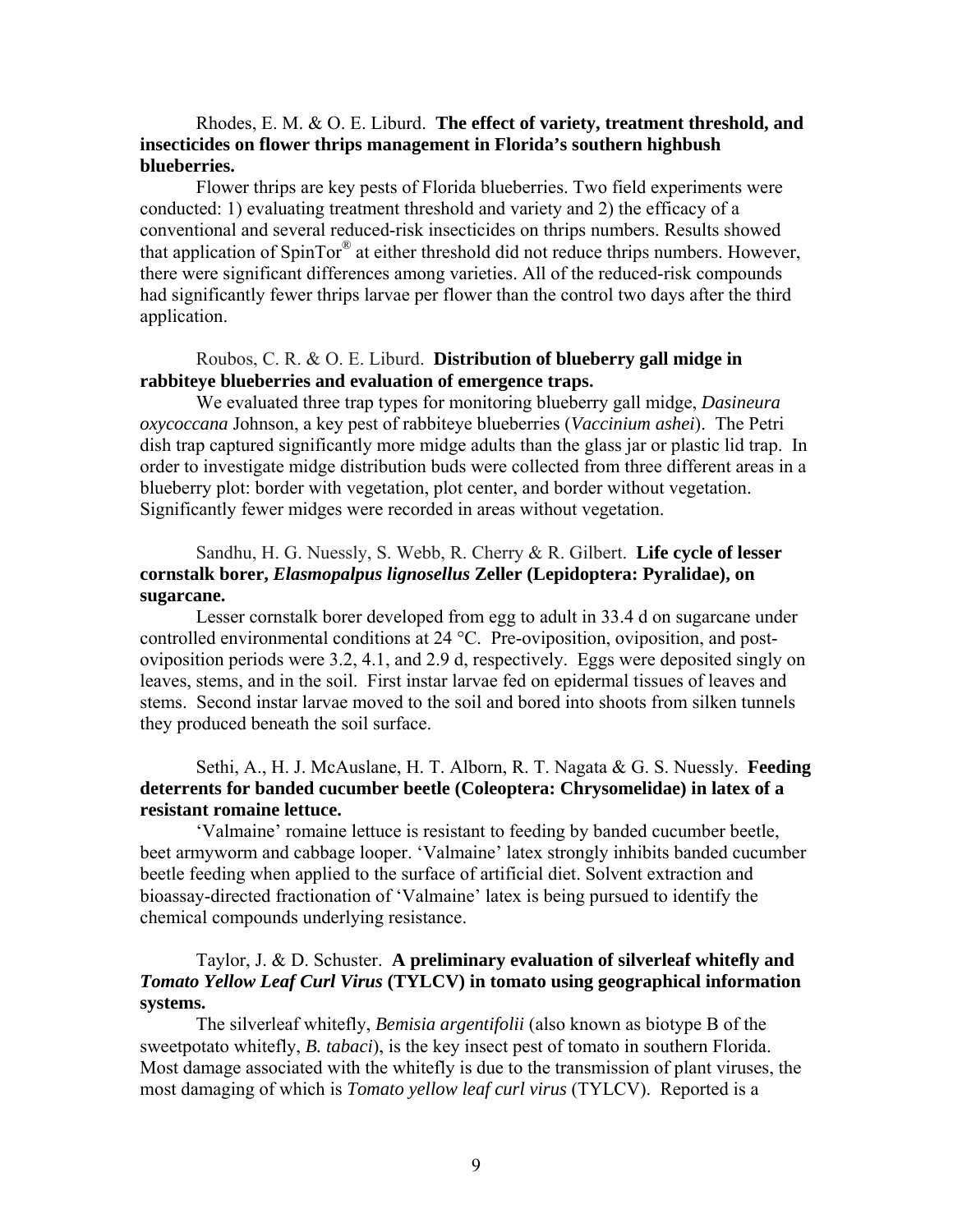preliminary evaluation of the capabilities of geographic information systems (GIS) and global positioning systems (GPS) to map adult whitefly density and TYLCV incidence.

#### **DISPLAYS**

# Bentley, M. & J. Ellis. **University of Florida Entomology and Nematology Department's Education and Outreach Program: bringing children and insects together. ([posterpdf](http://flaentsoc.org/fes07-bentley.pdf))**

 The University of Florida Entomology/Nematology Outreach Program has developed a user-friendly education package facilitating insect education for grades K-5. This versatile package includes a 30-slide PowerPoint presentation and complimentary script as well as EDIS publications detailing rearing guidelines for several common Florida insects and a take-home antlion activity for youth.

## Burton, M. S. & R. D. Cave. **Testing host food sources for laboratory rearing of** *Lixadmontia franki* **(Diptera: Tachinidae).**

*Lixadmontia franki* is currently being investigated as a biological control agent for *Metamasius callizona* in Florida. In order to produce large numbers of flies for field release, host food sources based on whole pineapple crowns, pineapple crown cores, ground pineapple, ground decomposed pineapple, ground *Tillandsia fasciculata,* and ground Spanish moss (*Tillandsia usneoides*) have been tested. Host survival is highest on ground pineapple but parasitism rates are greater on pineapple crowns.

# Chavez, A. B., D. R. Gaskill, T. R. Smith & W. Dixon. **The Florida Cooperative Agricultural Pest Survey (CAPS) Program: survey monitoring and pest detection through GIS.**

 The CAPS program has integrated GIS-related applications into several survey programs in order to target areas of high risk for exotic pest introductions. Collection and management of field data has improved with the use of ArcPad and Personal Digital Assistants (PDA). Our surveys and GIS-related processing methodologies have produced maps that support the implementation of sound pest detection strategies and assist regulatory decision-making. Detailed mapping of survey activities and results enhanced reporting accuracy and utility.

### Edenfield, M. S. Krueger, R. Steffens. **Flubendiamide, a new lepidopteranspecific insecticide from Bayer CropScience.**

Flubendiamide is a new larvicidal lepidopteran-specific insecticide being developed by Bayer CropScience. Flubendiamide is the first member of a new chemical class, the phthalic acid diamides. The rapid cessation of feeding provides plant protection against a broad-range of economically important lepidopteran pests, including diamondback moth, loopers, and armyworms. The new mode of action that shows no cross-resistance and has minimal risk to beneficial arthropods.

 Epsky, N. D., J. S. Sanchez, W. S. Montgomery & Paul E. Kendra. **Caribbean fruit fly,** *Anastrepha suspensa* **(Diptera: Tephritidae): life history and laboratory rearing methods. [\(posterpdf\)](http://flaentsoc.org/fes07-kendra2.pdf)**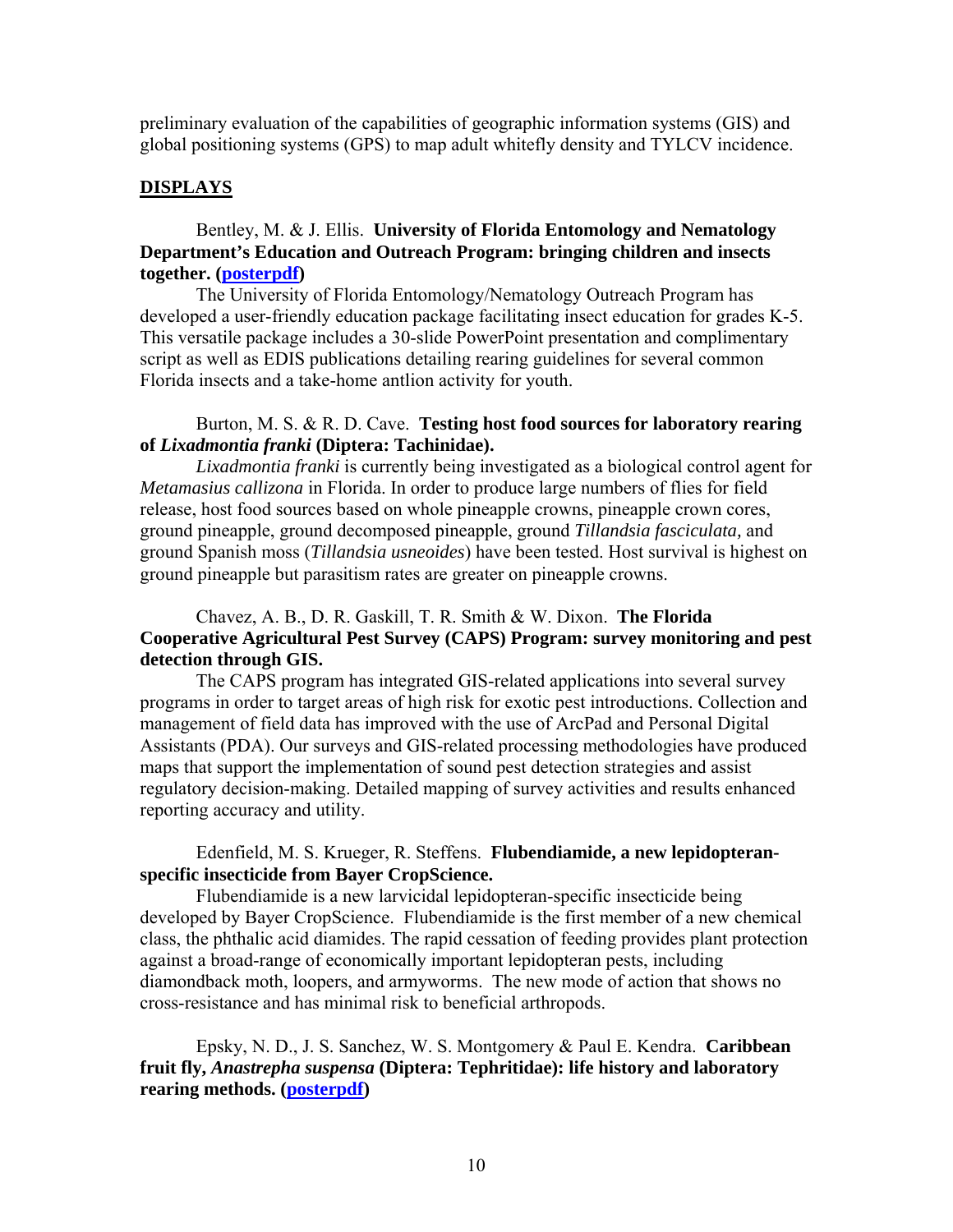The Caribbean fruit fly, *Anastrepha suspensa* (Loew)*,* is an agricultural pest established throughout south Florida, where it poses a threat to commercial citrus, guava, and other tropical and subtropical fruit crops. This poster outlines the protocols used at the USDA-ARS laboratory in Miami, FL, for mass rearing of *A. suspensa* for research purposes. The poster also provides detailed photographic documentation of the developmental stages of the pest, from eggs to adult flies.

# Fadamiro, H. Y., Y. Xiao, V. Umeh, T. Hargroder, M. Nesbitt & C. Childers. **Seasonal phenology of some key pests of Alabama Satsuma mandarin orchards.**

 Satsuma mandarin production is an emerging industry in Alabama. However, little is known about the phenology of pests of this crop in Alabama. Surveys conducted from 2005-2006 in six Alabama orchards identified the following arthropods as key pests: citrus whitefly (*Dialeurodes citri*), purple scale (*Lepidosaphes beckii*), Glover scale (*L. gloveri*), citrus red mite (*Panonychus citri*), citrus rust mite (*Phyllocoptruta oleivora*), citrus leafminer (*Phyllocnistis citrella* Stainton), and leaffooted bugs (*Leptoglossus* spp.). The seasonal phenology of some of these pests is presented.

### Gaskill, D. R., A. B. Chavez, M. Meadows, K. Griffiths, T. R. Smith, C. Welbourn & W. Dixon. **The Florida Cooperative Agricultural Pest Survey (CAPS) Program: red palm mite survey monitoring through GIS.**

 The Cooperative Agricultural Pest Survey (CAPS) Program is working with FDACS and USDA to identify pathways for the introduction of the red palm mite (*Raoiella indica*) into Florida and to identify high risk sites to focus detection surveys. Geographic information was utilized in the field via ArcPad on Personal Digital Assistants (PDA). A total of 535 sites in 10 southern Florida counties were surveyed. Sentinel sites were established for future monitoring.

# Gill, H. K., S. Singh, R. Sharma, V. K. Gupta & V. K. Dilawari. **Susceptibility and fitness cost of cotton bollworm** *Helicoverpa armigera* **(Hübner) associated with Cry 1Ac cry toxin.**

 Changes in baseline susceptibility of populations of *H. armigera* to Cry 1Ac and impact of its continuous laboratory selection on target pest were evaluated. Survival data were further supported by molecular differences based on RAPD profile among populations, which established the existence of genetic variability among populations. There was only 1.70 to 2.71 fold increase in 2005 and 2006 to tolerance level of Cry 1Ac as compared to values from previous (2002) studies.

### Hall, D. G., M. G. Hentz & R. Adair. **Phenology of** *Diaphorina citri* **in citrus in east-central Florida.**

Studies were conducted during 2005 and 2006 to assess population densities and phenology of the psyllid *Diaphorina citri* Kuwayama in Florida citrus. Young grapefruit and mature orange trees were sampled weekly for eggs, nymphs and adults. Immature and adult *D. citri* were consistently present and most abundant during May, June and July, but large infestations may occur at any time of the year depending on environmental factors and flush availability.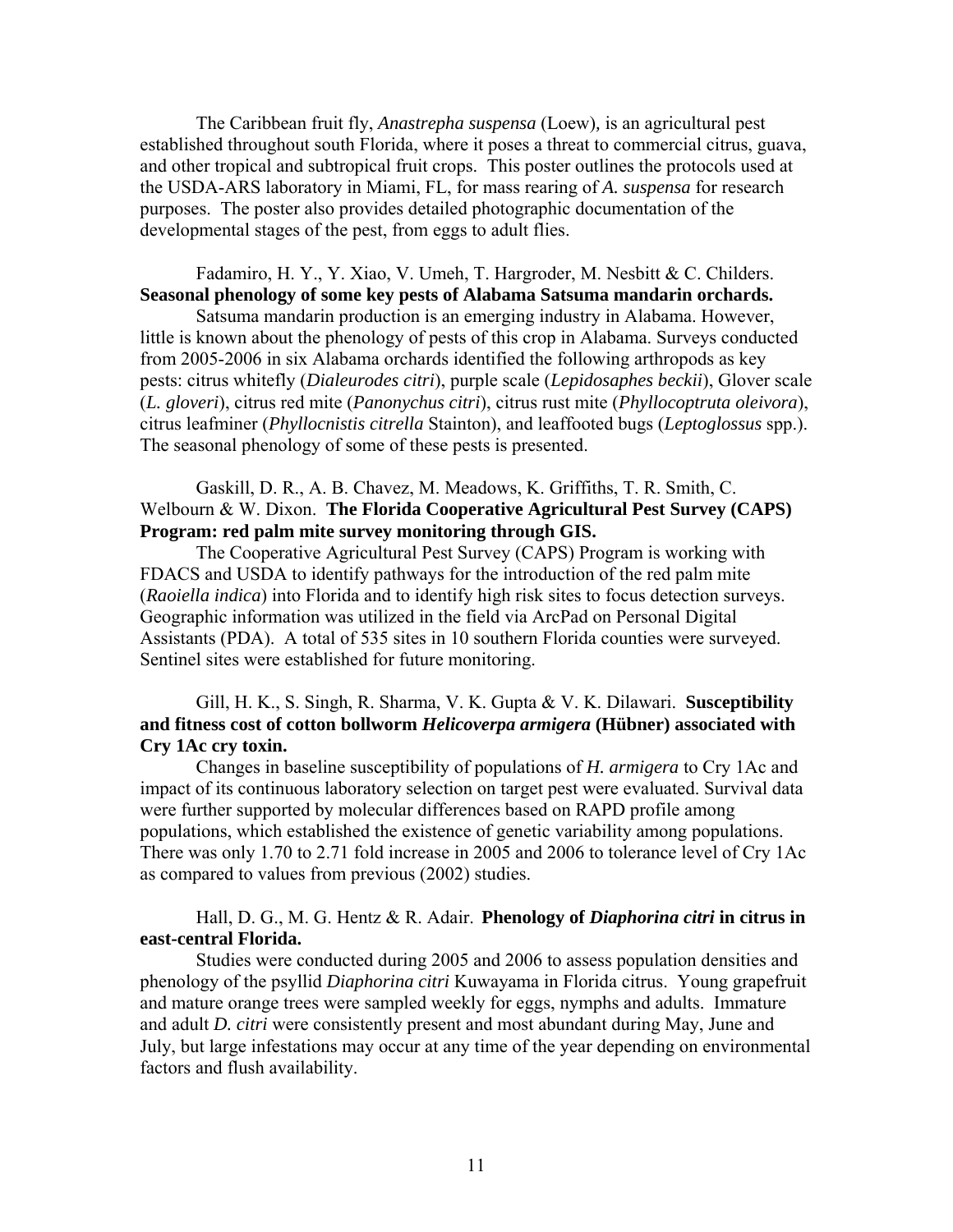# Hunter, W. B., X. H. Sinisterra, D. Achor & L. E. Hunnicutt. **Entomopathogenic virus entry and replication site in the glassy-winged sharpshooter,** *Homalodisca vitripennis***. (Hemiptera: Cicadellidae). [\(posterpdf\)](http://flaentsoc.org/hunterfes07hocv1.pdf)**

 The route of infection and replication of the leafhopper-infecting virus, HoCV-1, a newly described virus in the Dicistroviridae was elucidated in infected glassy-winged sharpshooter adults. Infected adult GWSS were dissected and their midgut tissues prepared for examination using transmission electron microscopy. In silico analysis of two cDNA libraries made from salivary glands, and midguts dissected from field collected GWSS were also examined to elucidate presence and replication of HoCV-1. The virus was observed in midgut tissues which also appear to be at least one of the tissues supporting virus replication. Viruses may serve a role in reducing GWSS vigor and population numbers in the field and are being evaluated for potential use as biological control agents.

# Jackson, I., C. McCoy & L. Stelinski. **Effect of mating status and food on longevity and reproductive output of female** *Diaprepes abbreviatus* **under field conditions. ([posterpdf](http://flaentsoc.org/fes07-jackson.pdf))**

 Female *Diaprepes abbreviatus* (L.) caged under field conditions with or without mating partners were either fed citrus flush ad libitum or unfed. If fed, mated and unmated females laid equal numbers of eggs, but female *D. abbreviatus* were not parthenogenic. Unfed females did not lay eggs. Field longevity of fed and unfed females was 80 and 20 days, respectively, regardless of mating status. The pre-oviposition and oviposition periods last ca. 20 and 50 days, respectively.

## Kawano, S., T. Takushi, T. Toyozato, A. Ooshiro, M. Numazawa & K. Yasuda. **The simple and rapid diagnosis of citrus huanglongbing (Citrus greening) by Scratch method. [\(posterpdf](http://flaentsoc.org/fes07dsp15kawano.pdf))**

 Citrus huanglongbing (HLB) caused by '*Candidatus* Liberibacter asiaticus', which is transmitted by *Diaphorina citri*, is one of the most destructive diseases in citrus growing areas of Okinawa Japan. It is difficult to identify HLB symptom from those of physiological disorder, or nourishment deficiency. We have demonstrated a rapid and simple diagnostic method (Scratch method), which detected starch in leaves by iodinestarch reaction, because it was revealed that starch granules accumulate abnormally in infected leaves.

# Kendra, P. E., N. D. Epsky, A. Vázquez & R. R. Heath. **EAG and behavioral responses of the Caribbean fruit fly (Diptera: Tephritidae) to terminal diamines in a food-based lure. ([posterpdf\)](http://flaentsoc.org/fes07-kendra.pdf)**

 Current monitoring programs for *Anastrepha* fruit flies utilize a food-based synthetic lure consisting of ammonium acetate and putrescine (1,4 diaminobutane). Identification of additional attractant chemicals may lead to development of a more effective trapping system. This study, conducted with the Caribbean fruit fly, *Anastrepha suspensa* (Loew), evaluated putrescine and four homologous diamines in terms of antennal response and field captures when combined with ammonium acetate lures.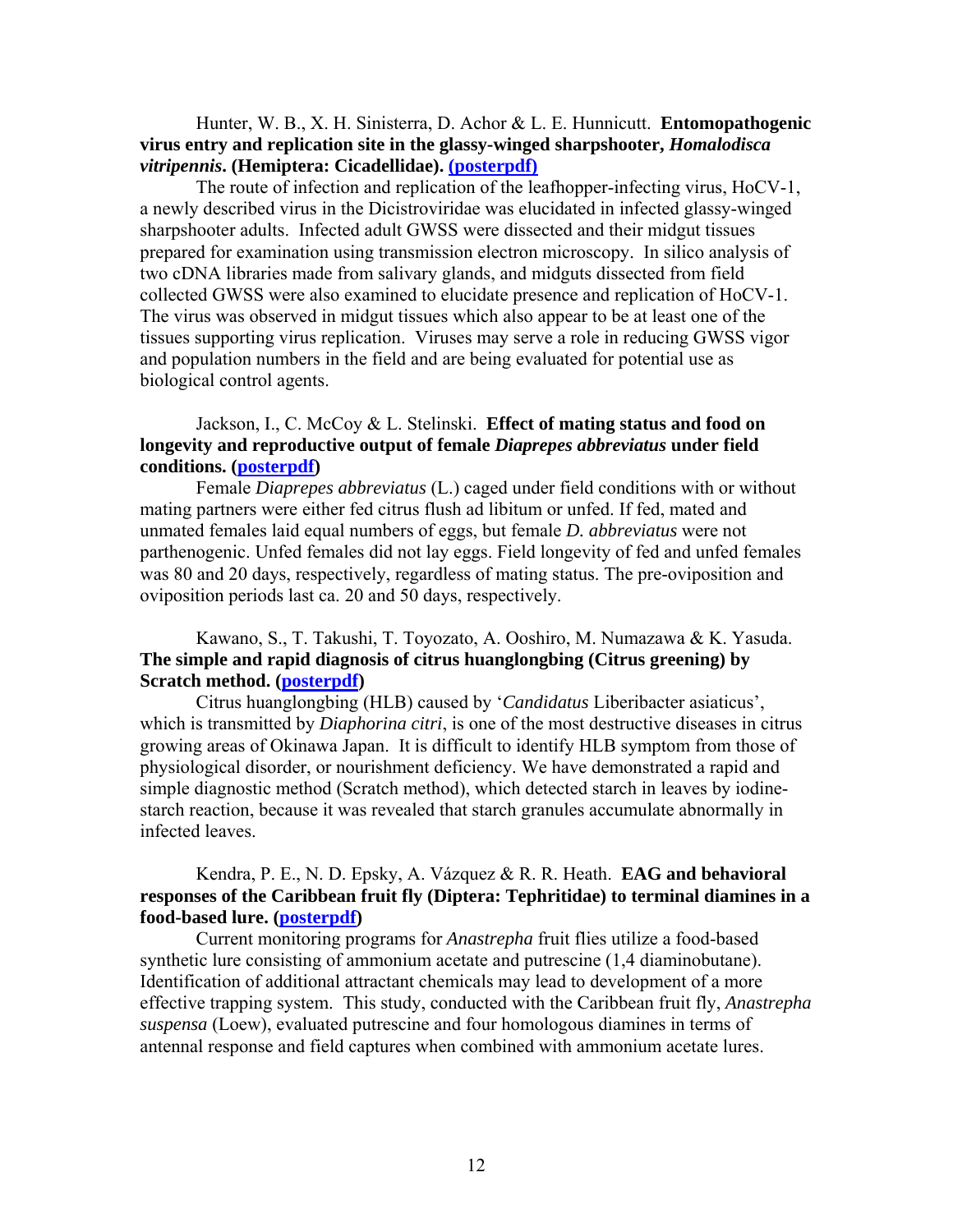### Legaspi, J. C. **Life table analysis for** *Cactoblastis cactorum* **immatures and female adults under five constant temperatures.**

 Laboratory life history studies of the cactus moth, *Cactoblastis cactorum*, were conducted at 18, 22, 26, 30 and 34 ºC. Duration of immature stages was generally longest at 18, declining significantly at 22 and shortest at 26, 30 and 34 ºC. Total immature development time from eggs to pupae was about 180 days at 18, 116 at 22 and ranged from 65 to 72 days at 26 to 34 ºC.

# Leibee, G. L., L. S. Osborne, C. L. McKenzie & M. L. Kok-Yokomi. **Toxicity of Imidacloprid to** *Bemisia tabaci* **Type Q collected from Florida.**

 A collection of *Bemisia tabaci* from *Hibiscus* in Florida in 2006 from a retail outlet was determined to be Type Q. A laboratory culture from this collection treated with imidacloprid plus cyfluthrin showed about 4000-fold resistance to imidacloprid compared to a reference culture of *B. tabaci* Type B. The resistance level increased significantly in the Type Q with additional exposure to the insecticide mixture.

### Mann, R. S., P. S. Shera & J. Singh. **Seasonal abundance of insect pests of cotton.**

 Abundance of insect pests of cotton was studied on unsprayed conventional cotton variety LH 1556 at Punjab Agricultural University, Ludhiana, India. There was not significant change in the pest and predator populations with the introduction of Bt cotton. Whitefly, jassid and spotted bollworm population remained active through out the cotton season. Pink bollworm, American bollworm, thrips and aphid population fluctuated between the years. Minor pests remained negligible.

# Meagher, R. L. **Parasitoids of fall armyworm,** *Spodoptera frugiperda***, in Florida.**

Fall armyworm, *Spodoptera frugiperda*, attacks a wide variety of host plants and is a serious pest of several crops in Florida. Although no one species is a major biological control agent, FAW does have a suite of parasitoids that may affect populations. These species include the braconids *Chelonus insularis* Cresson, *Cotesia marginiventris* (Cresson), and *Meteorus autographae* Muesebeck**,** the ichneumonids *Ophion flavidus* Brulle, the eulophid *Euplectrus platyhypenae* Howard, and the tachinid *Archytas marmoratus* (Townsend).

# Morgan, A. L., D. R. Ring, A. R. Lax & F. S. Guillot. **2007 Status of pilot program using area-wide methodologies and integrated pest management of the Formosan subterranean termite in the French Quarter, New Orleans, Louisiana.**

 The Formosan subterranean termite, *Coptotermes formosanus*, is a serious pest where it has become established and is one of the most destructive insects in Louisiana. A pilot test was begun in 1998 in the French Quarter to demonstrate the effectiveness of using area wide management to reduce densities of termites. All properties in a contiguous 15 block area in the French Quarter were treated using commercially available baits or non repellent termiticides. In 2002 the treatment zone was expanded to include the immediately surrounding blocks. Glue boards were used to estimate alate numbers and in-ground monitors for foraging activity. Alates were sampled once a week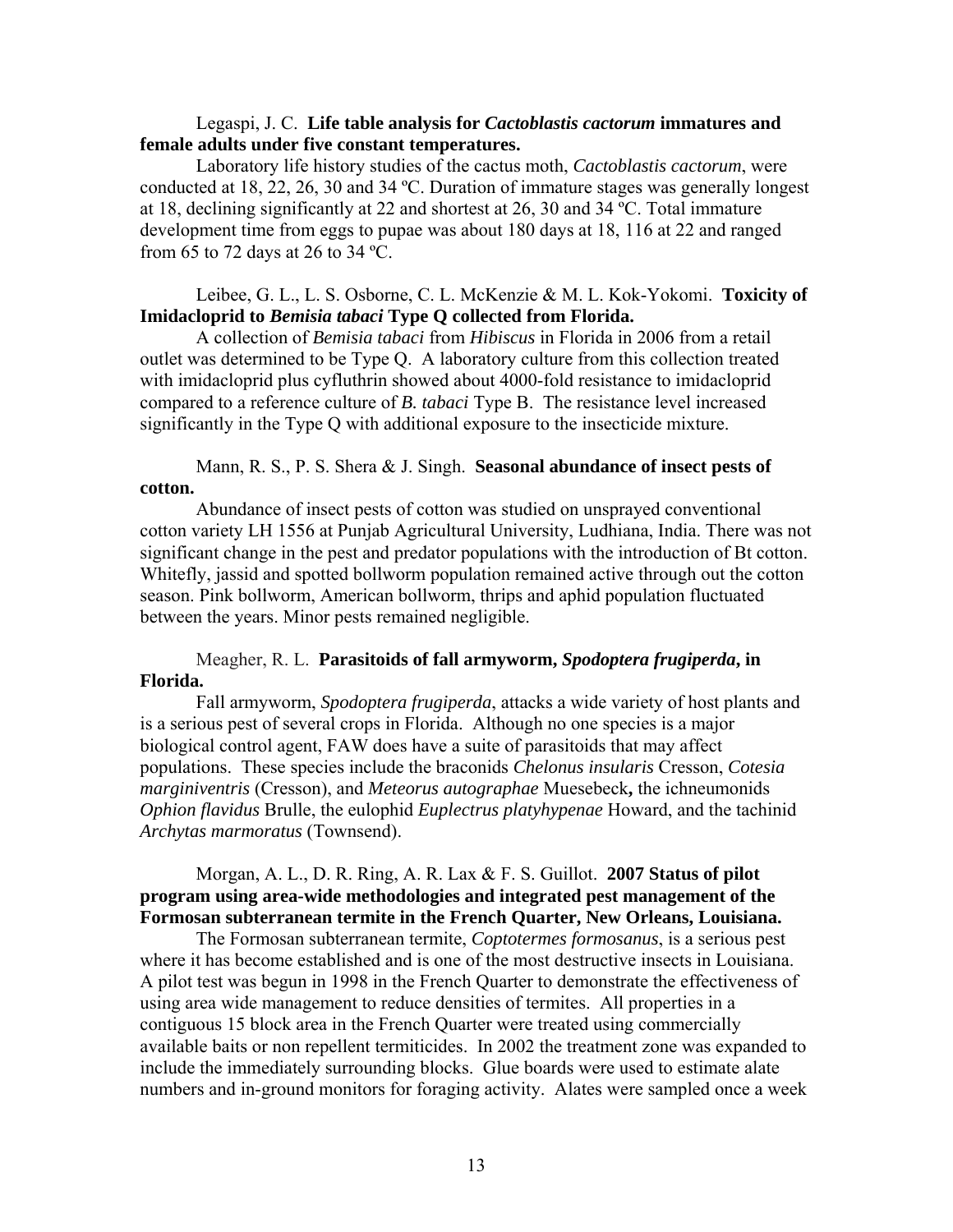in April and two to three times weekly during the flight season (May through July 15) in 1998 through 2006. Monthly monitoring of foraging activity began in January, 1999 to determine the number of stations with termites. An overall 50% reduction in termite numbers and activity was observed. Isolated areas of "high" termite activity remain inside the test area. Inspections of properties using infrared and acoustic detection technologies and visual inspections of courtyards and trees are being conducted to detect and treat termites. A third and fourth expansion began in 2003 and 2006, respectively. Continued treatment, expansion, and monitoring are required to assess the long-term effects of the area-wide management program.

# Newsom, L., V. Pedibhotla, D. Calibeo-Hayes, J. Mitchell & T. Holt. **Alverde® (Metaflumizone) a novel BASF insecticide for control of key insect pests in vegetables.**

Metaflumizone, representing a new class (semicarbazone) of broad-spectrum insecticide from BASF and to be sold under the trade name Alverde® 2SC, is expected to be registered in the USA for use in 2007. Studies indicate that Alverde<sup>®</sup> controls insects harmful to Florida vegetable production including such species as *Plutella xyllostella, Pieris rapae*, *Manduca spp.*, *Trichoplusia ni*, and *Spodoptera spp*.

# Nyoike, T. W. & O. E. Liburd. **Mulches and a reduced-risk insecticide influence whitefly population and incidences of** *Cucurbit Leaf Crumple Virus* **in zucchini squash.**

*Cucurbit Leaf Crumple Virus* (CuLCrV) is a whitefly-transmitted disease in Zucchini squash that was recently introduced to Florida. The effect of UV-reflective and living mulch (buckwheat) with and without Imidacloprid on the population dynamics of Bemisia tabaci, biotype B and their related problems was compared with white mulch (control). Mulches in combination with imidacloprid had lower whitefly population and consequently lower incidences of CuLCrV. Plants growing within synthetic mulches had higher yields than living mulch.

### Renne, R. R. and E. McCord, Jr. *Rhinocyllus conicus***, biological control agent of Canadian thistle,** *Cirsium arvense***, acquires elk thistle,** *Cirsium scariosum***, as a new host.**

 The biological control agent, *Rhinocyllus conicus* (from France) was released in 1991 to control Canadian thistle (*Cirsium arvense*). In the summer of 2006, native Elk thistle (*Cirsium scariosum*) in Wyoming was found to host *R. conicus*. The adult weevils were abundant, eggs were deposited on the sides of the flower heads, and the larvae fed upon the interior of the flower heads inhibiting flowering and seed production. The weevils are probably responsible for the recent decline of Elk thistle.

Samayoa, A. C. and R. D. Cave. **The Sphingidae of Honduras.**

The family Sphingidae is represented in Honduras by 91 species, 44 of which are new country records. An overview of host plants, species richness in four national parks, and photographs of some species are presented.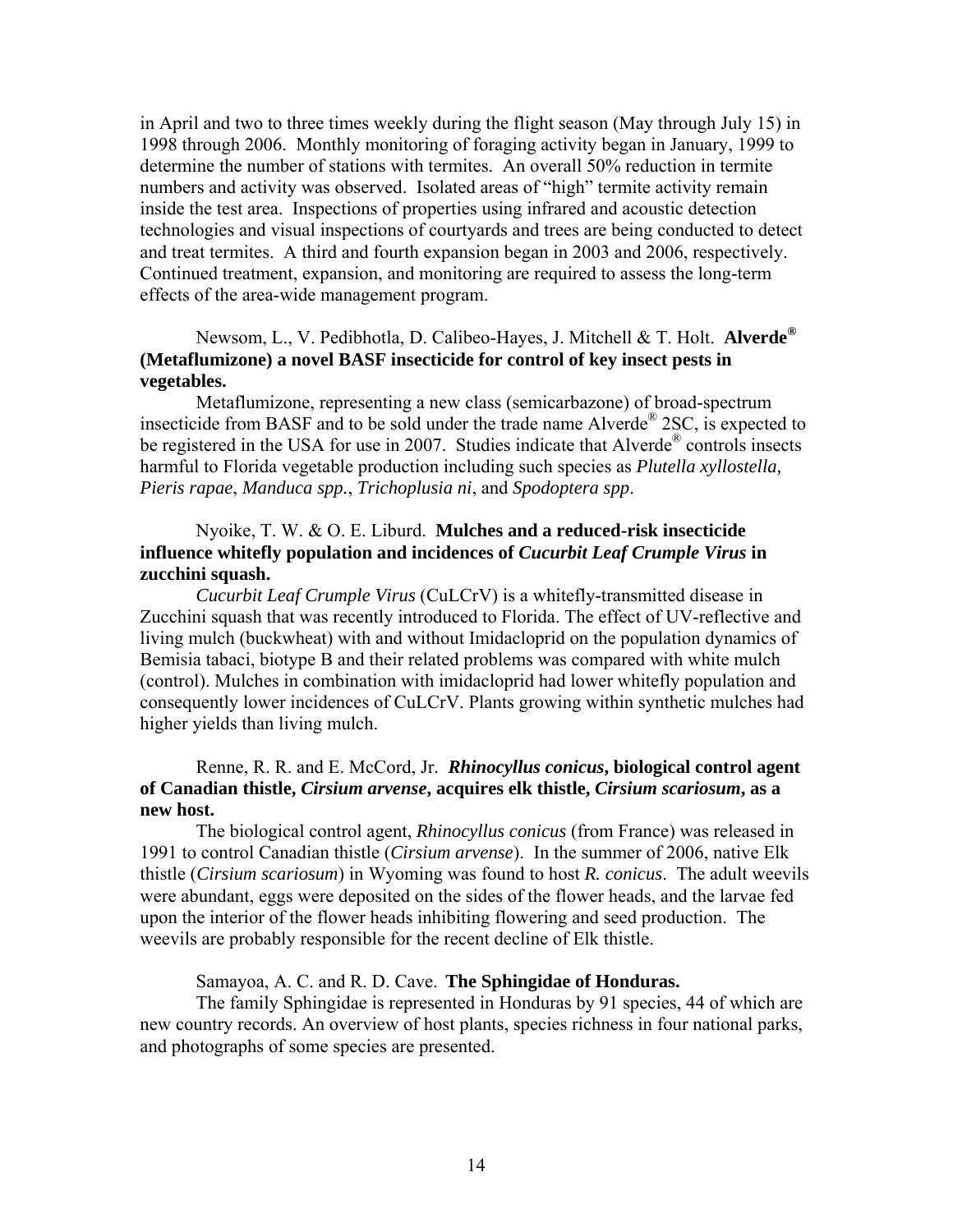Weathersbee III, A. A., R. G. Shatters, Jr., S. L. Lapointe & D. G. Hall. **Search, assessment and development of a BT gene-based strategy for resistance to**  *Diaprepes***.**

The Diaprepes root weevil (DRW) has been an agricultural pest in Florida for over 40 years. Since genetically engineered crops for insect control have emerged in a number of row crops, the possibility of engineering citrus rootstocks with resistance to DRW was pursued. The gene encoding the toxin gene from a *Bacillus thuringiensis* isolate was modified for optimal expression in plants. The modified gene was then inserted into both alfalfa and tobacco. These plants are currently being grown for characterization of BT toxin expression and testing against DRW larvae.

### **ORAL PRESENTATIONS**

### Cherry, R. & C. Rainbolt. **Effect of fallow period weed control on wireworm populations.**

 During the fallow period between crops and replanting, some Florida growers use tillage, herbicides, or a combination of both to control weeds. Our data show that controlling weeds during fallow periods can result in reduced wireworm populations.

# Duncan, R., J. Prena, and J. Peña. **Life history and larval morphology of**  *Eurhinus magnificus* **Gyllenhal (Coleoptera: Curculionidae), a new weevil to the United States.**

 Various aspects of the life history and host plant associations of *Eurhinus magnificus* Gyllenhal (Coleoptera: Curculionidae) were investigated. The pre-imaginal life stages of *E. magnificus* were described for the first time. All life stages of *E. magnificus* were collected at several sites in Broward and Miami-Dade counties from the host plant *Cissus verticillata* (L). Greenhouse studies were undertaken to determine *E. magnificus* development time and host specificity.

# Durán-Martínez, E. P., J. M. Villegas-Mendoza & N. M. Rosas-García. **Predatory potential of** *Cryptolaemus montrouzieri* **(Coleoptera: Coccinellidae) on different stages of** *Planococcus citri* **(Hemiptera: Pseudococcidae) in laboratory tests.**

The mealybug destroyer beetle, *Cryptolaemus montrouzieri*, has been tested in laboratory conditions against *Planococcus citri* in order to determine predatory potential towards different stages of the citrus mealybug. Results indicate that adult *C. montrouzieri* feed all stages of *P. citri*, but crawlers are less preferred. Adults and third instar *C. montrouzieri* prefer second instar and third instar of female mealybug respectively. First instar *C. montrouzieri* is less voracious.

## Eger, J. E., E. L. Vargo, T. R. Juba & F. J. Wessels. **Subterranean termites (***Reticulitermes* **spp.) colony abundance and species composition in a north Florida longleaf pine orchard.**

Sentricon<sup>®</sup> stations provided with ESP<sup>™</sup> monitoring devices were installed 1.5 m apart in a 20 x 20 station grid (30.5 x 30.5 m). The grid was located in a 7 year old longleaf pine orchard near Branford, FL. Termites were sampled monthly over one year.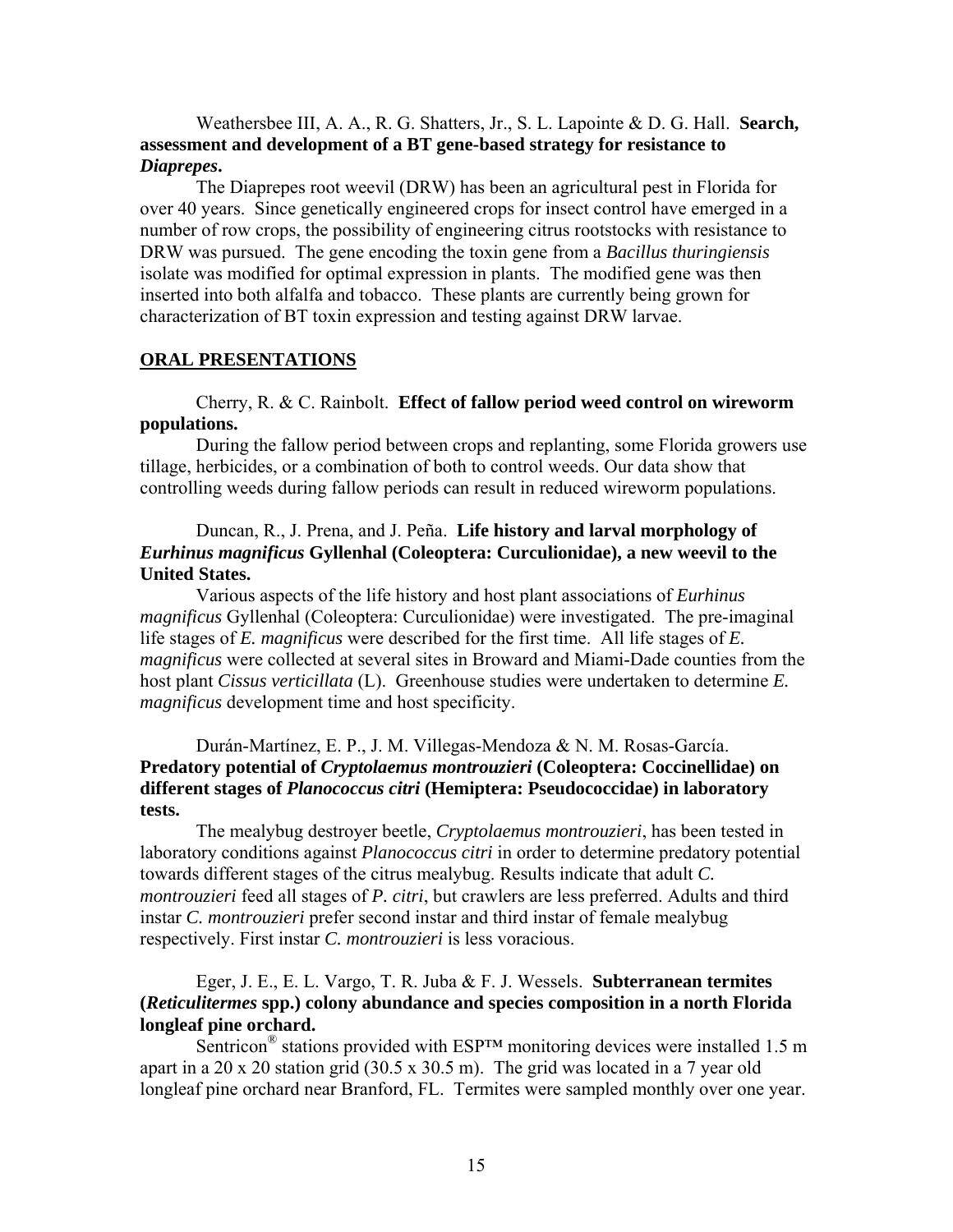Microsatellite markers were used to determine the number of colonies present and the foraging range for colonies. Three termite species were present, *Reticulitermes flavipes* (Kollar) *R*. *hageni* Banks and *R*. *virginicus* (Banks). Over 100 colonies were detected in this relatively small area and >95% of these were *R*. *hageni* Banks. Foraging ranges within this grid were small with a maximum of about 6.5 m for *R*. *hageni* and 8.6 m for *R*. *flavipes*. *Reticulitermes virginicus* occupied a single monitoring station.

# Hahn, D. A., M. N. Rourke & Kathy R. Milne. **Mating affects the magnitude but not the timing of egg production in the flesh fly** *Sarcophaga crassipalpis***.**

We investigated the effects of mating on the timing of egg maturation, egg size, egg number, and yolk protein production in our model for insect reproduction, the flesh fly *Sarcophaga crassipalpis*. There was no difference in the timing of egg clutch maturation between mated and unmated females, no difference in egg size, and mated females produced only slightly more eggs than unmated females  $(\sim 12\%)$  suggesting that mating effects flesh flies less than other models such as mosquitoes and *Drosophila*.

### Hall, D. G., T. R. Gottwald, N. M. Chau, K. Ichinose, L. Q. Dien, & G.A.C. Beattie. **Intercropping of citrus and guava trees for management of Huanglongbing.**

 Recent studies conducted in Viet Nam by Vietnamese, Japanese and Australian scientists indicate that interplanting citrus with guava negated infestations of Asian citrus psyllid and consequently huanglongbing, a serious disease caused by a bacterium vectored by the psyllid. Young citrus interplanted with guava remained disease-free for a year whereas a similar plot of citrus by itself showed signs of the disease within four months of planting and reached over 30% trees infected within a year. Observations supporting the guava effect were made in other Vietnamese groves where citrus and guava were intercropped. This presentation presents a summary of what is known about the guava effect in Viet Nam along with information gained during a trip made by USDA-ARS to Viet Nam during April 2007.

# Haseeb, M., C. W. O'Brien, R. W. Flowers & M.T.K. Kairo. **Identification tool for weevil biological control agents of aquatic and terrestrial weeds in the United States and Canada.**

 Delays in the implementation of biological control against salvinia and other targets underlie the important role of taxonomy. However, at a time when more taxonomists are needed, the discipline continues to decline. Now, a revolution in computer-based diagnostics is underway, that may result in replacement of traditional keys by matrix-based computerized tools. We have developed such a tool to identify weevil biological control agents of aquatic and terrestrial weeds in the United States and Canada.

## Kaufman, P. E. & J. F. Butler. **Evaluation of the Mosquito Sentinel 360 Trap in Florida residential environments.**

 The Mosquito Sentinel 360™ trap was evaluated in back yards of six residences in and near Gainesville, Florida. Modified CDC traps provided a measure of the effectiveness of the Mosquito Sentinel trap. Over 67,000 mosquitoes from 19 species were recovered over the 12 trial days. Of these species, *Anopheles crucians*, *An.*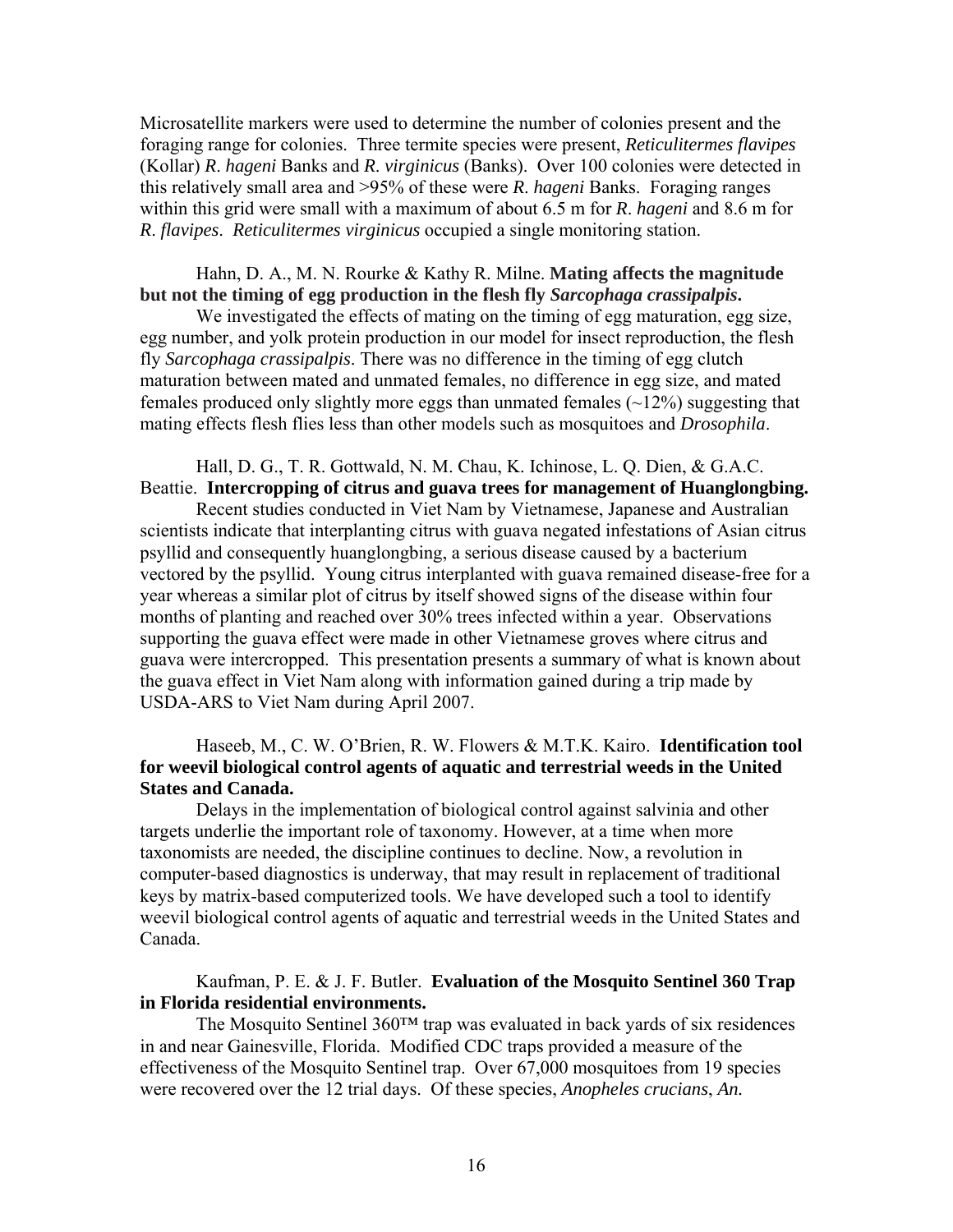*quadrimaculatus*, *Coquillettidia perturbans*, *Culex erraticus*, and *Mansonia titillans* were the predominant, nuisance and medically-important species recovered and accounted for >92% of specimens recovered.

# Lapointe, S., D. Borchert & David Hall. **Climate mapping to predict spread of the root weevil** *Diaprepes abbreviatus* **and introduced natural enemies.**

*Diaprepes abbreviatus* colonized Florida southward but not northward since introduction into Lake County in 1964. Developmental thresholds were used to map distribution potential of *D. abbreviatus* and its egg parasitoids. Geographic areas with 15-20 d/yr with mean daily soil temperature <12°C approximated the northern limit. Egg parasitoids are limited to southern Florida with mean daily air temperatures <15°C <25 d/yr. We predict parasitoids will not establish in California or Texas due to winter air temperatures.

# Leppla, N. C. & J. L. Gillett. **New from IPM Florida: the "Grower's IPM Guide for Florida tomato and pepper production".**

 This UF/IFAS guide was produced to assist growers in planning their crops with up front decisions about pest prevention and management. It was designed to help growers transition toward more biologically intensive IPM. It will help growers reduce production costs while minimizing risks to human health and the environment. This guide is available at no cost on line for easy access by growers (<http://ipm.ifas.ufl.edu/>).

### Mankin, R. W., P. Samson & K. Chandler. **Acoustic assessments of the severity of grub infestations in Queensland sugarcane fields.**

 Effective management of sugarcane, Queensland's 2nd-most-important crop, currently requires the digging-up of large numbers of cane stools to estimate populations of *Dermolepida albohirtum* and *Antitrogus parvulus* grubs. In recent field tests, these relatively large, active grubs were easily detected by acoustic techniques. Efforts are in progress to develop methods of acoustically surveying fields to determine whether pesticide or other treatment is warranted.

# Mann, R. S., P. E. Kaufman & J. F. Butler. **Response of** *Lutzomyia spp***. to light emitting diode modified pickle jar traps.**

Pickle jar traps baited with  $CO<sub>2</sub>$  were modified for use with three light emitting diode colors. *Lutzomyia shannoni* and *L. vexator* were trapped between Oct 2006 to May 2007 at four sites in the San Felasco Hammock Preserve state park near Gainesville, FL. A total of 2716 sand flies were collected consisting 2081, *L. shannoni* and 635, *L. vexator* with an average of 6.29 total sand flies per trap per trap night.

# Martínez-M., H., R. Rosas-Quijano & N. M. Rosas-García. **Characterization of microsatellite loci in** *Maconellicoccus hirsutus* **(Hemiptera: Pseudococcidae) from the state of Nayarit, Mexico.**

*Maconellicoccus hirsutus* is a serious pest, which has caused severe damage to mango and starfruit crops in Mexico, since its introduction to the country in 1999. In this work we found some microsatellite loci in the *M. hirsutus* genome, with motifs CG, CA, AAT and imperfect repeats which could be associated to selective pressure in this insect.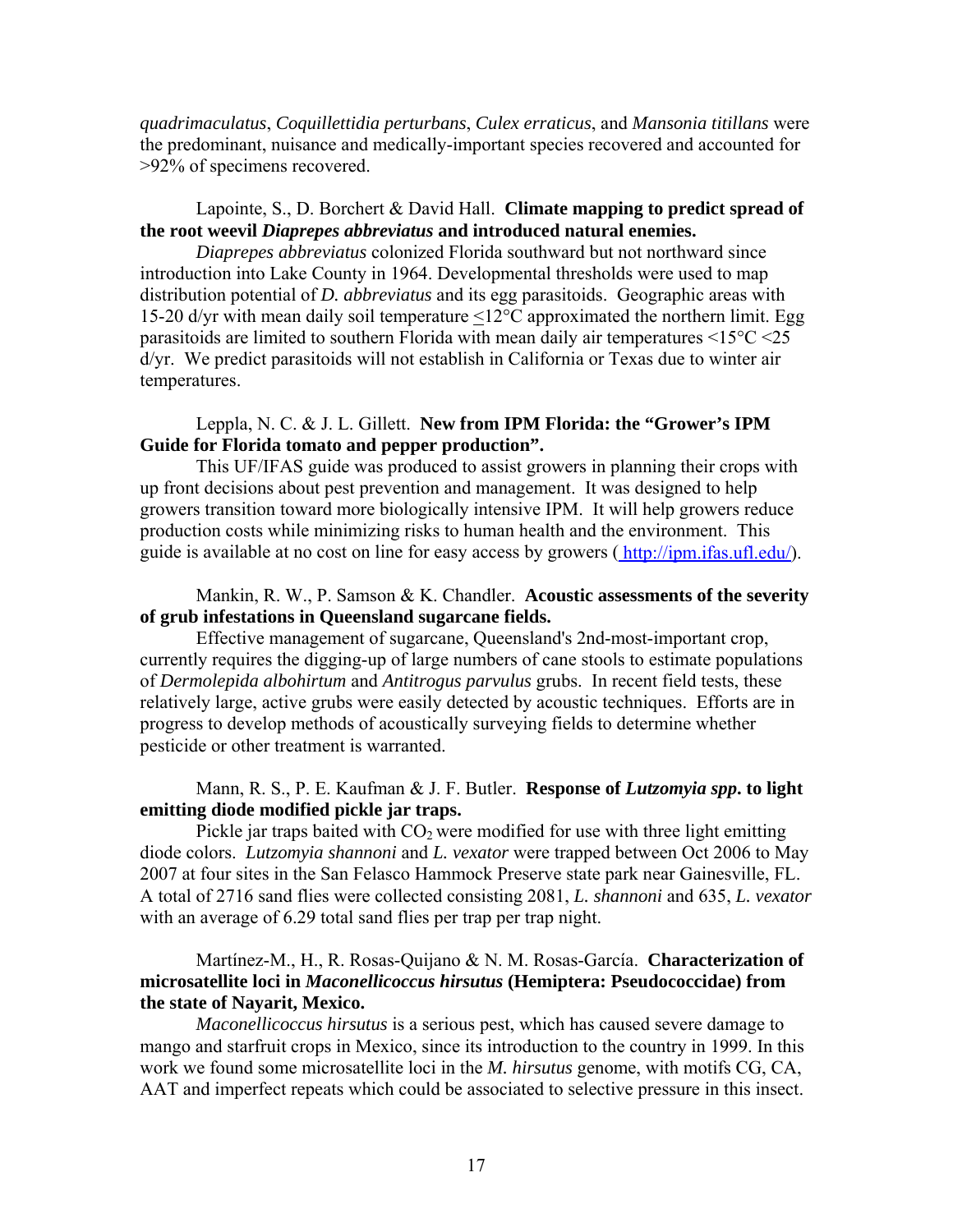The goal is to find different alleles among populations to determine genetic variability according to geographic region.

# Mizell, R., T. Northfield & C. Riddle. **Analyses of landscape level brown stink bug population dynamics using pheromone traps with geospatial and SADIE statistics.**

 Pheromone-baited Florida stink bug traps were placed on a 399 square meter grid within a 1.6 square kilometer area in north Florida for 3 years. Weekly capture data of *Euschistus servus* and *E. tristigmus* were obtained. ArcView 9.2 and SADIE statistics were used to analyze the stink bug temporal and spatial distribution and abundance. Results will be discussed in light of known stink bug behavior and ecology and compared to similar data on glassy-winged sharpshooter.

# Northfield, T., R. Mizell & C. Riddle. **Using multiple methods to analyze spatiotemporal dynamics of glassy-winged sharpshooters** *Homalodisca vitripennis* **at the landscape scale.**

 Glassy-winged sharpshooter populations were monitored over a 1.6 square kilometer landscape over three years using yellow sticky traps arranged in a 399 square meter grid. ArcView 9.2, SADIE, and repeated measures statistics were used to analyze spatiotemporal dynamics in the landscape over three years. Seasonal changes in habitat use and the effects of environmental conditions on insect distributions will be evaluated and discussed in relation to the known biology and ecology of *H. vitripennis*.

# Nuessly, G. S. & N. Larsen. **Effects of reduced phorate rates on wireworm damage to sugarcane.**

 Five rates of phorate insecticide (0, 12.2, 14.6, 17.1 and 19.5 lb/ac) were tested for control of wireworms in mineral and organic soils in a greenhouse trial. Field conditions were simulated within 5-gal buckets, including planting depth, fertilizer and insecticide. Wireworm survival was reduced 50% over the check with the low phorate rate. Shoot damage decreased from 14 to <1% when phorate was increased from the low to the high rate.

## Nuessly, G. S., N. Larsen & G. Goyal. **Picture winged flies (Ulidiidae) feeding on sweet corn in the Everglades Agricultural Area.**

 Ulidiid flies in the genus *Euxesta* are maize pests throughout the tropics and into subtropical areas of the Americas. Representatives of three additional Ulidiidae genera are also known from southern Florida maize production areas. Pupae collected from ulidiid-infested ears sampled from fields within Everglades Agricultural Area were held for adult emergence. Collected species and their status at primary or secondary pests of maize will be discussed in relation to associations with other primary ear pests.

### Qureshi, J. A. & P. A. Stansly. **Evaluation of rate, placement, and timing on effectiveness of Aldicarb applications for control of Asian citrus psyllid (Homoptera: Psyllidae) in citrus.**

 The Asian citrus psyllid, *Diaphorina citri* Kuwayama is an economically important pest of citrus particularly in the regions where citrus greening or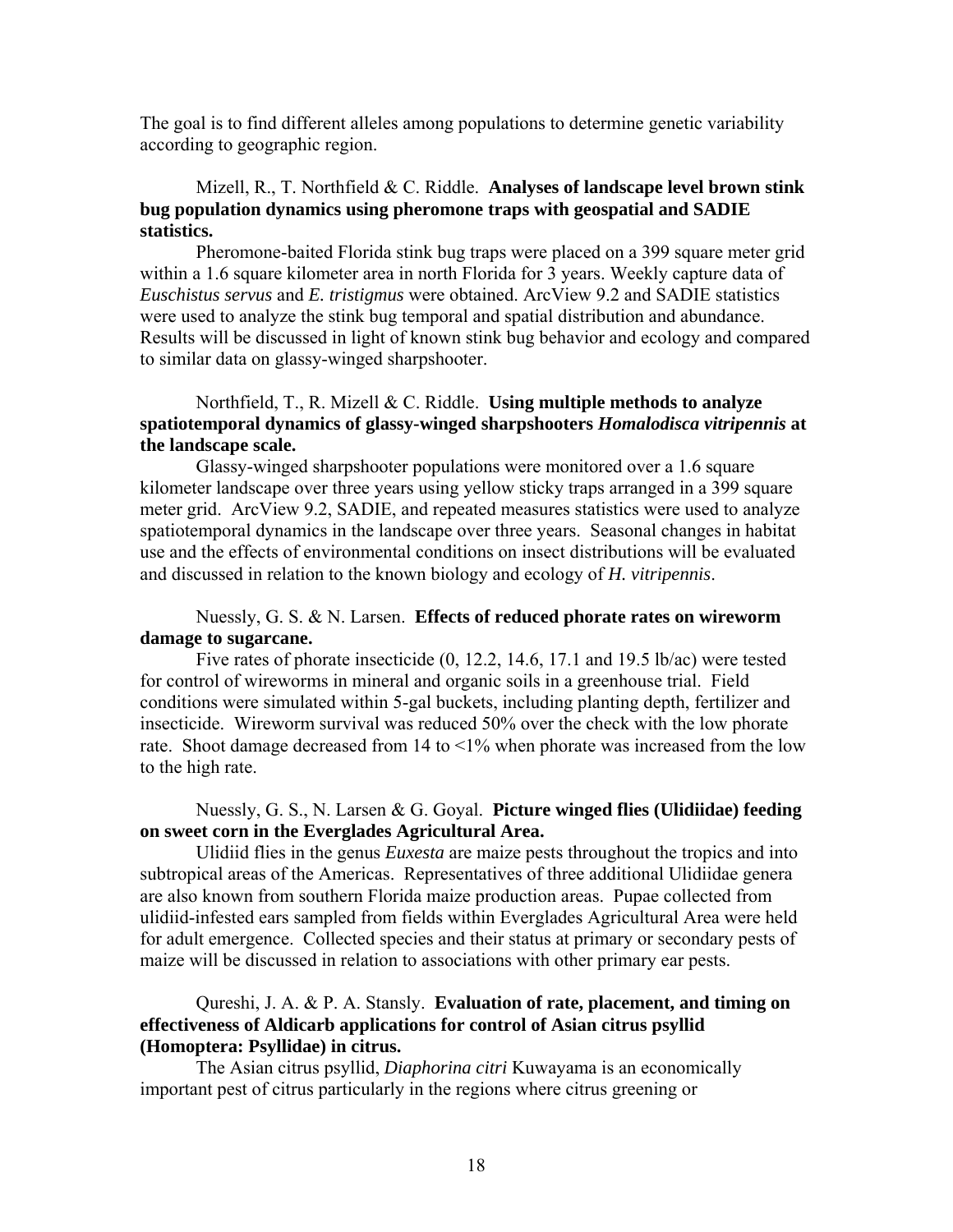Huanglongbing disease occurs. Psyllid vectors the bacterium *Liberobacter asiaticum*, causal organism of the disease. Sustainable management of the pest and disease warrants evaluation of potential biological and chemical means to contain psyllid populations. Aldicarb (Temik 15G) was applied at different rates to the bed side or bed and swale sides of the mature trees of citrus and evaluated for the effects on psyllid populations. Recommended rate was evaluated for application at different times before the initiation of spring flush to reduce the early season populations and the following generations of psyllid.

## Ryser, B. & J. Ballard. **The efficacy of Transport® termiticide clearing subterranean termite infested structures in Louisiana.**

This presentation summarizes results of a three-year field development program treating subterranean termite infested buildings in Louisiana. Structures were conventionally treated using Transport ®, a novel non-repellent termiticide. All treatments were tracked using advanced detection equipment to determine the number of days to achieve control following application. Various treatment strategies were compared. Frequent inspection of treated structures verified the success of each treatment strategy.

# Scheffrahn, R. H. and M. J. Weinberg. **The Asian subterranean termite in Key West – a legendary infestation in the making.**

 The Asian subterranean termite, *Coptotermes gestroi* (Wasmann), is the most damaging exotic termite to become established in Florida in recent years. Discovered in Key West in 1999, the species is progressively advancing from the more recently developed east side of the island toward its historic western districts. Similar invasions by *C. gestroi* on Barbados and elsewhere portend that Key West will become saturated with this pest within 20 years.

# Seal, D. R., A. Palmateer, W. Klassen & C. Sabines. **Control of chilli thrips,**  *Scirtothrips dorsalis* **Hood (Thysanoptera: Thripidae) by** *Orius insidiosus* **Say and entomopathogenic fungi,** *Beauveria bassiana* **and** *Metarhizium anisopliae***.**

*Orius insidiosus* Say is a potentially useful predator of the chilli thrips, *Scirtothrips dorsalis* Hood. All developmental stages of *O. insidiosus* fed consistently on *S. dorsalis* larvae at the rate of 15-25 per day. In a free-choice situation, similar numbers of larvae of *Thrips palmi* Karny as of *S. dorsalis* were consumed by *O. insidiosus*. However, in a no-choice situation, *O. insidiosus* consumed more *T. palmi* larvae than *S. dorsalis* larvae. *Beauveria bassiana* and *Metarhizium anisopliae* provided significant reduction of chilli thrips; but the effectiveness of these entomopathogens was inconsistent in this study.

## Shapiro, J. P., S. R. Reitz, P. D. Shirk & S. M. Ferkovich. **Nutrition for optimal predatory performance of adult female** *Orius insidiosus.*

 Reproduction in a female predator, *Orius insidiosus*, is a nutritionally stringent process. Adult females acquire the nutrition needed for egg development from their prey, and rates of egg development are dependent on nutrients acquired in that life stage. When released as a biological control agent, the initial rates of prey seeking and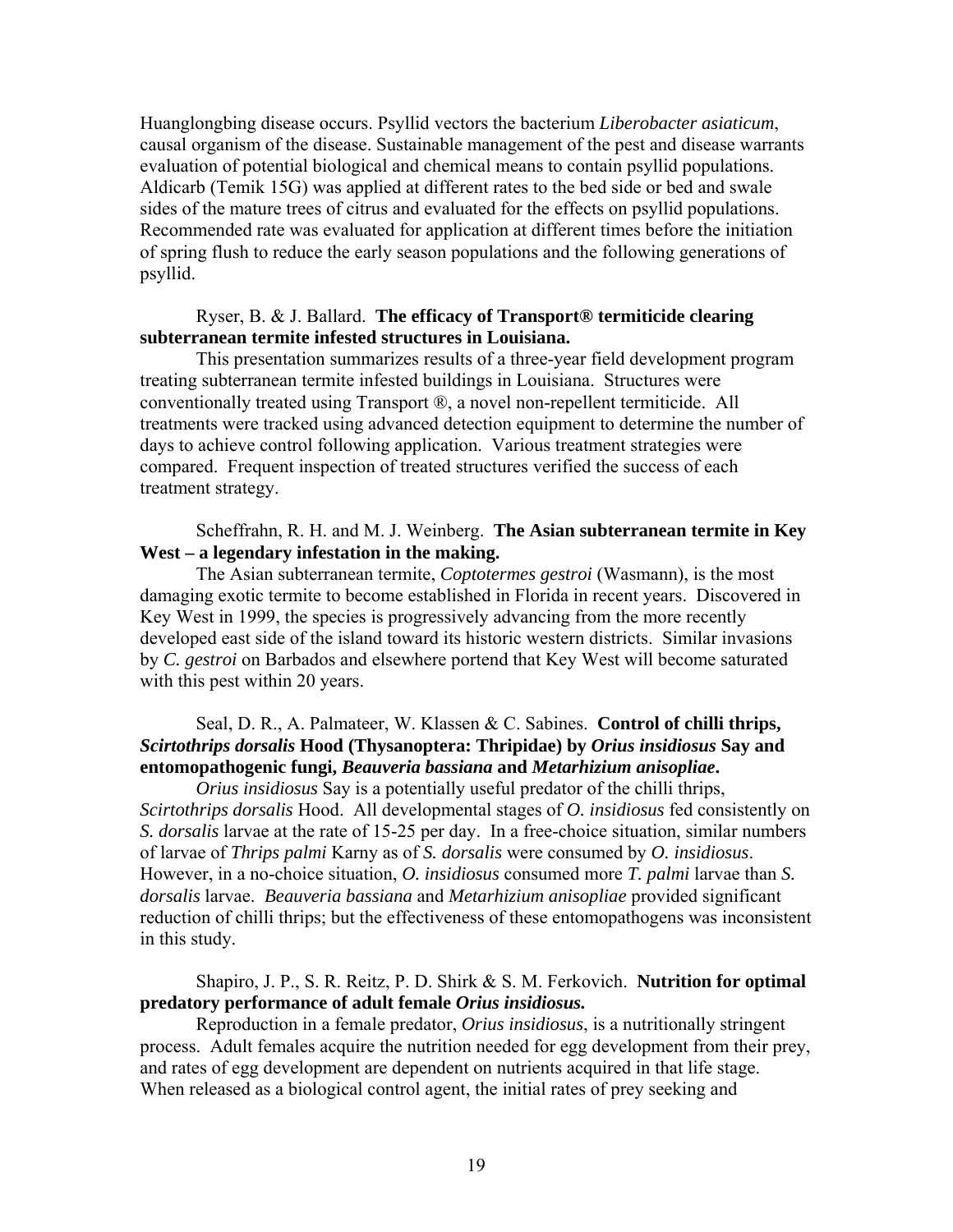consumption are critical. Using a variety of methods, we are discovering optimal nutritional conditions to achieve high rates of these behaviors.

# Stansly, P. A. & J. A. Qureshi. **Impact of dormant sprays on Asian citrus psyllid** *Diaphorina citri* **(Homoptera: Psyllidae) and its natural enemies in citrus.**

 Asian citrus psyllid is a vector of greening or huanglongbing, a devastating disease of citrus spreading throughout Florida. The psyllid can only reproduce on young flush and overwinters as an adult in citrus feeding on mature foliage. Dormant sprays of broad spectrum insecticides are proving effective in reducing overwintering populations while conserving natural enemies absent or cryptic during winter. This strategy is providing pest suppression for many months with apparently minimal ecological liability.

### Stelinski, L. and M. Rogers. **Potential for mating disruption of citrus leafminer,** *Phyllocnistis citrella***.**

 The complete female sex-attractant pheromone of the citrus leafminer, *Phyllocnistis citrella*, was identified in 2006. Mating disruption is the control practice of deploying synthetic pheromone into a crop atmosphere to disrupt mate finding. Orientation of male *P. citrella* to pheromone-baited sticky traps was effectively disrupted by deploying pheromone at a dosage per hectare that may be economically feasible for leafminer control in citrus. Flush infestation in pheromone-treated plots was reduced compared with untreated controls.

## Story, R., A. Hammond & J. Murray. **Efficacy of rootworm and white grub control practices used by sweet potato growers in Louisiana.**

 Virtually 100% of the sweet potato acreage in Louisiana is treated with preplant, soil incorporated insecticides, followed by several foliar applied insecticides through the season. The damage levels due to rootworms and white grubs in untreated strip plots over a 3 year period will be presented, the limited efficacy of the insecticides used by growers will be shown, and our efforts to improve both the timing of application and the selection of insecticides growers make will be discussed.

## Thoms, E. **An overlooked control method for a forgotten, but re-emerging pest - use of Vikane® gas fumigant for localized eradication of bed bugs,** *Cimex lectularius***.**

 The common bed bug, *Cimex lectularius*, rarely found in the US during the last 50 years, has made a resurgence as a pest of homes, apartments, hotels, dormitories, and long-term health care facilities. According to the National Pest Management Association, bed bug complaints in the US have increased 50-fold over the last five years. The current challenge of eradicating bed bugs in buildings is well documented. Treatments require intensive inspections, extensive sanitation, repeated applications of residual insecticides, steam or heat treatments, and often discarding of infested mattresses and upholstered furnishings. Vikane® gas fumigant (active ingredient, sulfuryl fluoride; Dow AgroSciences, Indianapolis, IN) can reliably eradicate bed bug infestations with one stand-alone treatment at 3-fold the drywood termite dosage rate. In addition to whole structure fumigation, the presentation will review novel ways to fumigate infested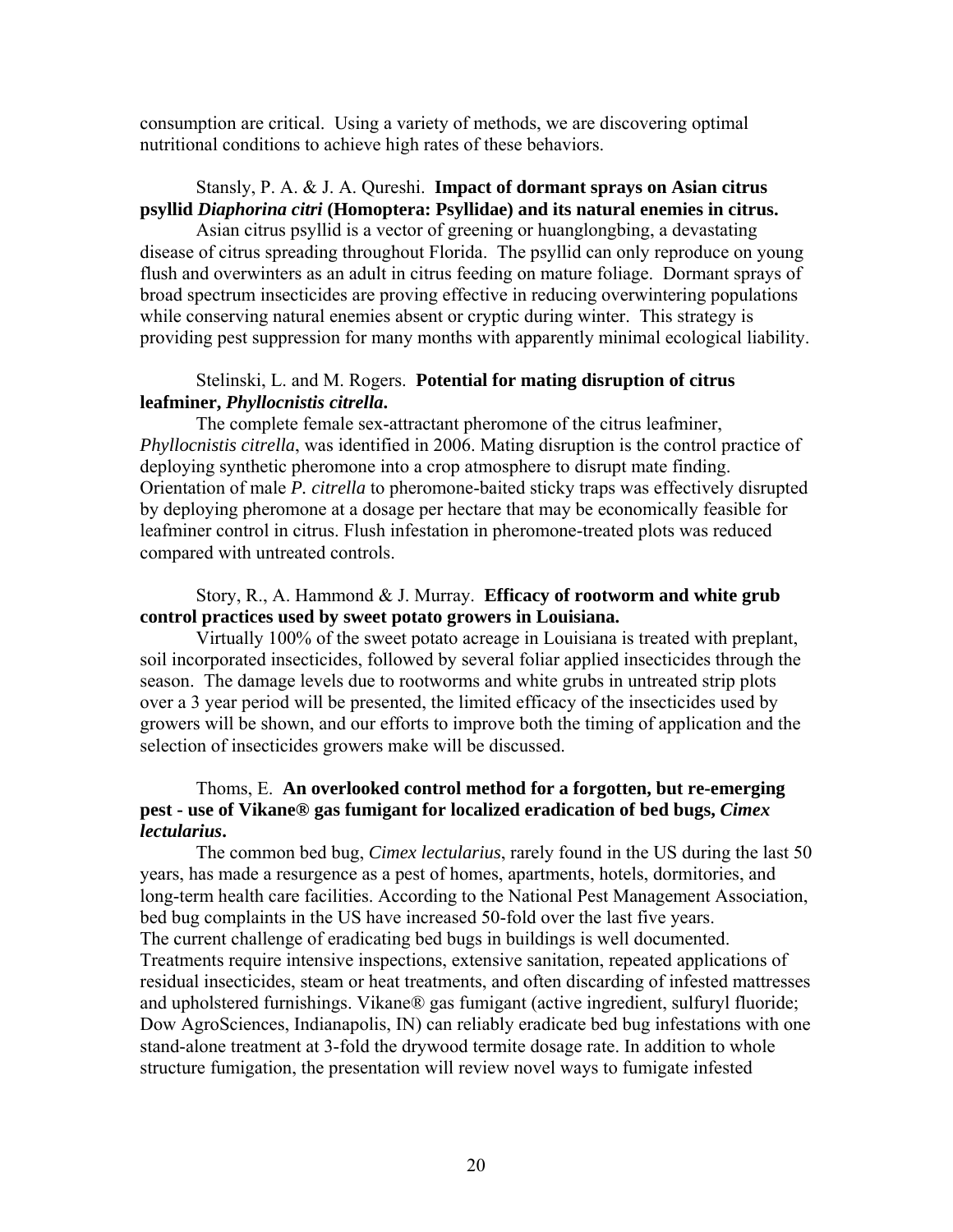furnishings and household items for bed bugs that would not require evacuation of infested buildings.

### Wenninger, E. J. & D. G. Hall. **Daily timing of and age at mating in the Asian citrus psyllid,** *Diaphorina citri* **(Hemiptera: Psyllidae).**

 We examined the basic reproductive biology and behavior of *Diaphorina citri*, a vector of citrus greening disease (huanglongbing). Both sexes reach reproductive maturity at 2-3 d post-eclosion, and oviposition generally begins within 1 d after mating. Mating on orange jasmine was observed almost exclusively on flush shoots and only during photophase, with no obvious peak of daily mating activity. Mating may be constrained during scotophase by both lower temperatures and darkness.

### Xavier, N. & A.M. Handler. **Dominant temperature sensitive genes for conditional lethality in transgenic fruit flies.**

 We have isolated and mutated two 20S proteasome subunit genes from the caribfly, *Anastrepha suspensa* to create dominant temperature sensitive mutations that result in larval/pupal lethality when genetically transformed individuals are reared at 30°C. These conditionally lethal transgenes will be used to develop new strategies for the biological control of tephritid fruit fly pests.

## Yasuda, K. & S. Kawano. **Occurrence and control measures of citrus huanglongbing in Okinawa Japan.**

 In Japan, citrus huanglongbing (HLB) was recognized first on Iriomote Island in Okinawa Prefecture in 1988. Moreover, citrus psyllid (*Diaphorina citri*), it is known that the vector insect expanded to the north (Kyushu mainland Japan) in 2006. We introduce the current status of HLB in Okinawa Prefecture: 1) Quarantine system, 2) Controlling system, 3) Indexing and felling of an infected tree, 4) Controlling measures against citrus psyllids.

# Zimowska, G. J. & A.M. Handler. **Testis-specific expression of fluorescent proteins for sperm identification in transgenic fruit flies.**

We have isolated the testis-specific *b2-tubulin* gene or its 5' promoter region from the caribfly, *Anastrepha suspensa*, the mexfly *A. ludens,* and the oriental fruit fly, *Bactrocera dorsalis*. The promoter regions of these genes were linked to the DsRed fluorescent protein gene and transformed into the caribfly and medfly to allow sperm identification in mated females. These promoters also have potential use for male sterility, and potentially, genetic sexing.

## **SYMPOSIA**

## Barnes, D. & J. D. Ellis. **How we identify Africanized Honey Bees: use of the FABIS and USDA AHB morphometric tests.**

 One of the most common questions asked by the public is "how do you identify the Africanized honey bee from feral European honey bees?" The answer is FABIS (Fast Africanized Bee Identification System) and the much longer but more comprehensive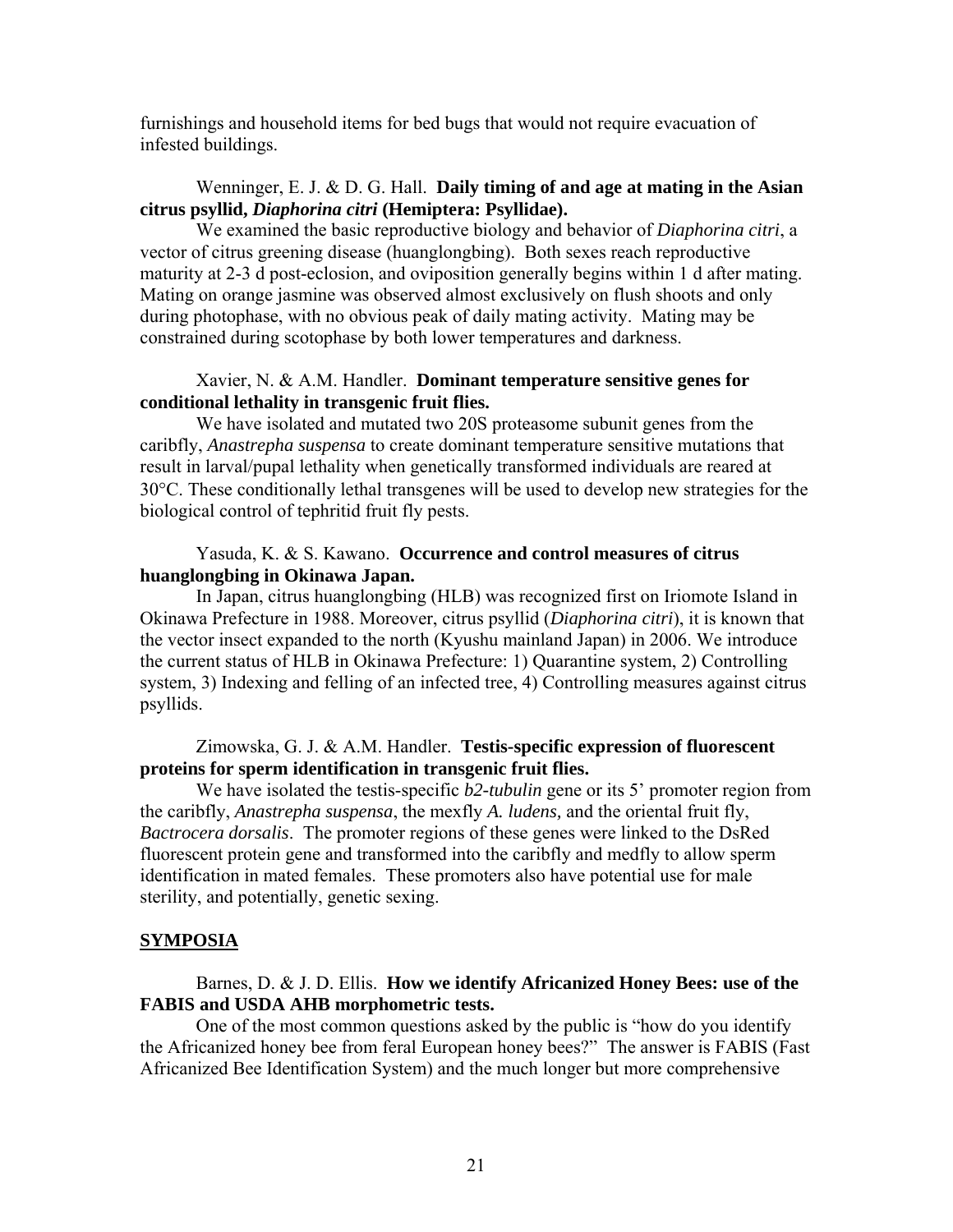USDA Morphometric test. Both methods will be described and explained, as well as representative biochemical methods.

# Boykin, L. M., R. G. Shatters, Jr., D. G. Hall, C. L. McKenzie, W. B. Hunter, R. A. Bagnall, D. R. Frohlich, C. S. Katsar, R. C. Rosell & P. DeBarro. **A Bioinformatic approach to studying invasive insects: two case studies** *Bemisia tabaci* **and**  *Diaphorina citri***.**

Our unit is involved in studying sub-tropical invasive insects that threaten citrus and ornamentals in Florida. We show the utility of using genetic data and bioinformatics tools to answer practical questions. Two studies will be highlighted, our global phylogenetic relationships of the *B. tabaci* species complex and our recent collection of microsatellite data from *D. citri*. Questions that can be answered using these tools are as follows: 1) What is the population genetic diversity of global a particular invasive insect? 2) How does the global diversity compare to the diversity found in Florida? 3) Is there gene flow between global populations of the species of interest? 4) What are the migration/introduction patterns of the invasive insect into Florida? The answers to these questions will help with management of the invasive insects.

#### Devlin, D. **Microsatellites and a parasitic beetle (***Coccotrypes rhizophorae***).**

 The scolytid beetle, *Coccotrypes rhizophorae* has a plays a key role in the demographic structure of its obligate host, the Red Mangrove (*Rhizophora mangle*) in Florida. Although highly vulnerable to storms, *Coccotrypes* is a superior colonizer of mangrove islands and hurricane disturbed forests. The pattern of gene flow and whether recruitment is dependent on the host plant is unknown. I am using Microsatellites to elucidate the genetic structure and of *C. rhizophorae* in Florida.

# Ellis, J. D. **An introduction to Africanized honey bees,** *Apis mellifera scutellata***.**

 The Africanized Honey Bees, *Apis mellifera scutellata*, is behaviorally and biologically different than European derived subspecies. Insights into AHB behaviors seen in Southern Africa explain behaviors seen in Florida and the western hemisphere.

### Funderburk, J. E., C. Mellinger & T. Weiss. **Spinosad resistance management strategies.**

 Spinosad is utilized worldwide against *Frankliniella occidentalis* in agronomic, horticultural, and vegetable crops. Resistance previously has been documented for greenhouse populations. This paper will report results from assays conducted against field populations in the continental U. S. Resistant field populations have been identified in Florida and California. Resistance appears to be manageable at this time and efforts are underway to encourage growers to adopt integrated pest management.

#### Hayes, J. **Current status of Africanized honey bees in Florida: 2007.**

 The Africanized Honey Bee was recognized as established in Florida in 2005. Interception of AHB swarms arriving on ships from Central America and the Caribbean occurred for many years before that. The current status and distribution of AHB in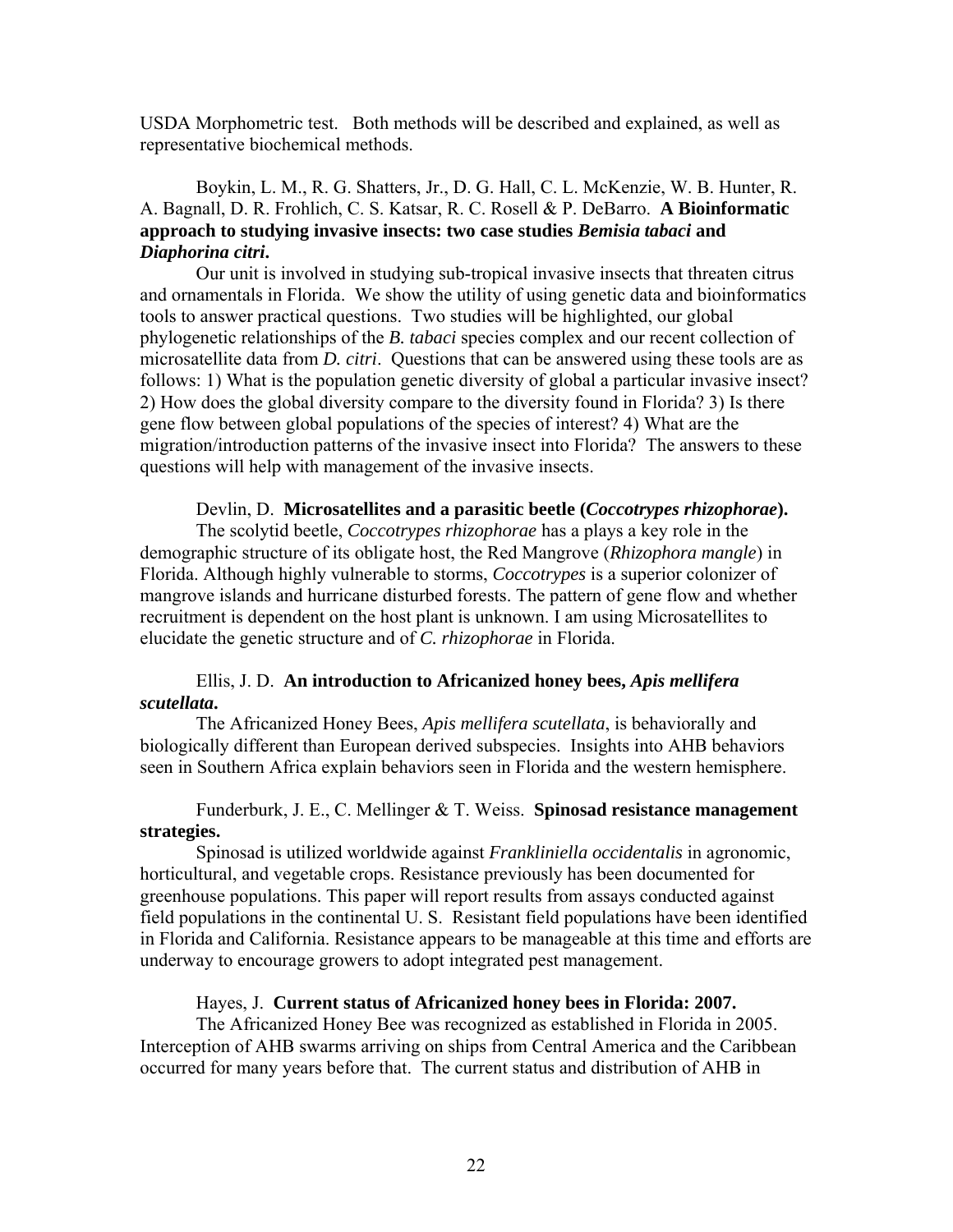Florida will be described. A review of stinging incidents will also be provided as an indication of potential threat to Florida Residents and visitors.

#### Hayes, J. & J. D. Ellis. **Colony collapse disorder update.**

 The rapid decline and loss of millions of domesticated managed honey bee colonies in the Fall of 2006 has cause a lot of concern in both North America and Europe. What are the current hypotheses and data on potential causes? The most current information will be presented. Other threats to managed honey bee colonies in Florida will also be discussed.

 Hodges, A. **Florida's role in the Southern Plant Diagnostic Network (SPDN).** The Southern Plant Diagnostic Network (SPDN) [http://spdn.ifas.ufl.edu/,](http://spdn.ifas.ufl.edu/) funded by USDA-CSREES in June of 2002, is coordinated by the University of Florida/IFAS Extension. The mission of the SPDN focuses on assisting in the early detection of exotic pests and is accomplished primarily through 1) diagnostics 2) educational training sessions 3) response exercise scenarios and 4) other general networking/communications activities. A brief summary of SPDN accomplishments, and also highlights regarding Florida-specific activities will be presented.

### Hoy, M. A., A. Jeyaprakash, D. Clarke-Harris & L. Rhodes. **DNA analysis of the establishment of a parasitoid of the brown citrus aphid.**

 The brown citrus aphid, *Toxoptera citricida* (Kirkaldy), is a serious pest of citrus because it efficiently transmits citrus tristeza closterovirus (CTV). The invasion of Jamaica's citrus by *T. citricida* resulted in serious economic losses. A program to develop improved CTV management tools included consideration of the importation and establishment of *Lipolexis oregmae* Gahan (Hymenoptera: Aphidiidae) in a classical biological control program. Prior to introducing *L. oregmae*, we conducted a survey to determine whether *Lysiphlebus testaceipes* Cresson (Hymenoptera: Aphidiidae) was parasitizing *T. citricida*. A High-fidelity PCR analysis was conducted using *Lysiphlebus*and *Lipolexis*-specific ITS2 rRNA primers on brown citrus aphids and the results were positive for both parasitoids. The presence of *L. oregmae* in Jamaica was surprising, and was confirmed by rearing adults from parasitized aphids and obtaining taxonomic confirmation. Additional confirmation of its identity was obtained by comparing 16S, 12S, and COI sequences from the Florida colony of *L. oregmae* and from Jamaican specimens, with 100% sequence identity found in all three genes. During 2005, an island-wide survey of citrus in six parishes confirmed that both *L. testaceipes* and *L. oregmae* were common in *T. citricida*, but that *L. oregmae* was the more widely distributed and abundant parasitoid.

## Kern, Jr., W. H. **Colony structure and behavior as an indication of level of Africanization in** *Apis mellifera***.**

 While Africanized and European honey bees are indistinguishable visually, is it possible to use colony location or structure to help differentiate AHB from EHB in the field? Analysis of colony locations were correlated with either FABIS or USDA morphometric results. Are certain colony locations only associated with one strain or the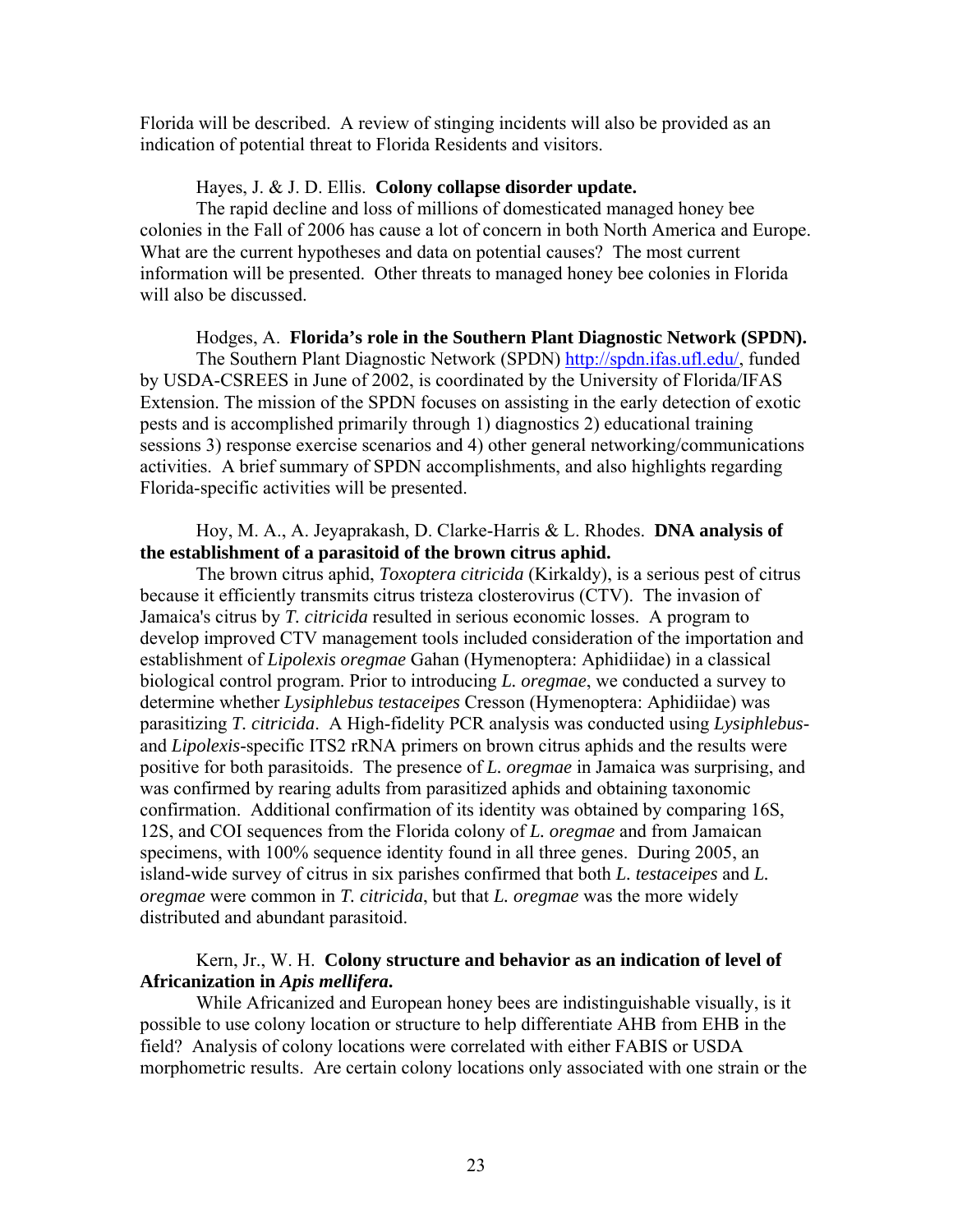other? Can this be used to selectively control AHB and AHB hybrid colonies while protecting feral European colonies?

### Nagoshi, R. **Using haplotypes to monitor the migration of fall armyworm in North America.**

 We used mitochondrial haplotypes to develop a rapid means of distinguishing fall armyworm (*Spodoptera frugiperda*) populations originating from Texas and Florida that provides an opportunity for investigating the long-range movements of this important agricultural pest. This method was used to derive a preliminary map of the movements of fall armyworm during their annual northward migration.

# Newsom, L., D. Calibeo-Hayes & T. Holt. **Siesta® (Metaflumizone) a new fire ant bait from BASF.**

 Siesta®, with the active ingredient metaflumizone, represents a new class (semicarbazone) of broad-spectrum insecticide from BASF. Siesta<sup>®</sup> is a fire ant bait which controls ants primarily by ingestion and has limited contact activity. Once consumed, metaflumizone acts on the voltage dependent sodium channel by blocking the flow of sodium ions. Siesta® effectively controls ants in the genus *Solenopsis*.

### Roda, A.L. **Red palm mite: new pest threatening Florida's palms and prospects for biological control.**

The red palm mite (*Raoiella indica*, Tenuipalpidae), a pest of coconuts and ornamental palms in Asia and Africa, arrived in the Caribbean in 2004. By 2007, it had spread to at least eleven islands, including Puerto Rico. Populations of the mite are extremely high and it is attacking new hosts such as bananas, gingers and heliconias. Biocontrol and pesticide options are being studied to manage the pest locally and prevent its spread to the US.

# Rodrigues, J.C.V., J. E. Peña & A. Roda. **Efficacy of acaricides against the red palm mite,** *Raoiella indica* **(Tenuipalpidae) in Puerto Rico.**

 The red palm mite, *Raoiella indica* Hirst., also known as the coconut mite, coconut red mite, red date palm mite, leaflet false spider mite, frond crimson mite, and scarlet mite is an important pest of coconuts, date palms, and other palm species as well as a pest of bananas, beans, and durian in different parts of the world. During 2005, the mite was found in Dominica and during 2006 on the islands of Trinidad and Tobago, Guadeloupe, Puerto Rico and Saint Martin infesting palms, banana, ginger, bird of paradise and other plants within the family Musaceae. *Raoiella indica* causes severe leaf yellowing and necrosis. There is no data on pesticide efficacy for mite pests in bananas in Florida and/or Puerto Rico. Our objectives were to determine the efficacy of acaricides against *R. indica* and to provide palm, banana and ornamental nursery growers with an updated list of acaricides with good control potential.

# Rogers, D. **IRAC-US and neonicotinoid resistance management recommendations.**

 IRAC, the Insecticide Resistance Action Committee is a consortium of crop protection industry scientists whose mission is to work with customers and stakeholders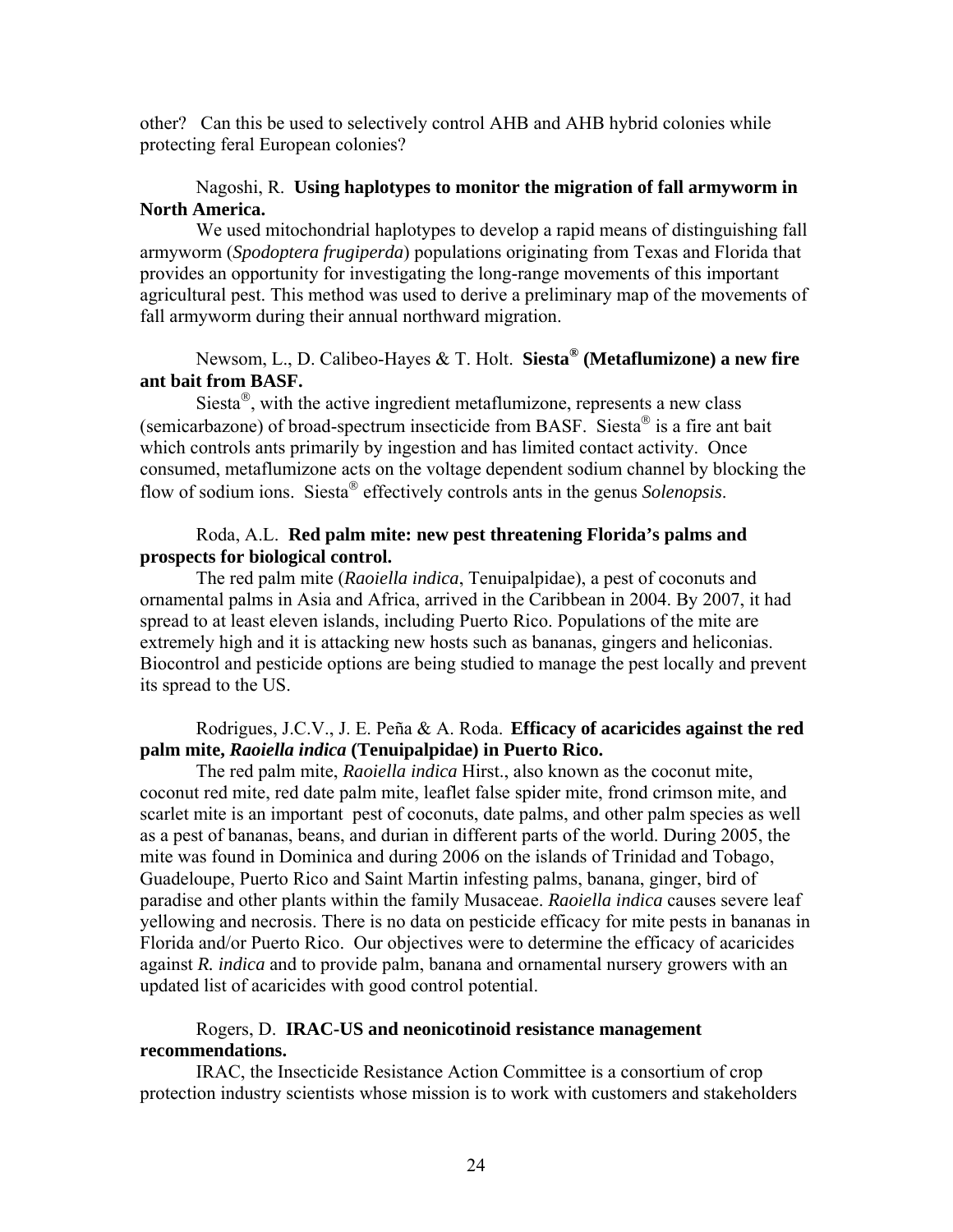at each level to keep all classes of insecticides and acaricides as viable control options. IRAC is associated with CropLife as a technical advisory group and is involved at an International and Local Country levels. Discussions will include mission statement and objectives as well as recent activities of the Education and Neonicotinoid subcommittees, recently revised mode of action table, mode of action labeling recommendations on products and plans for future activities.

### Shatters, Jr., R. G., P. Hall, L. M. Boykin & C. L. McKenzie. **Using population bioinformatics to study the dynamics and relationships of invasive** *Bemisia tabaci* **biotype populations that have entered the U.S**.

*Bemisia tabaci* is a worldwide pest insect with evolutionarily divergent biotypes present on all continents with the exception of Antarctica. Current phylogenetic research suggests geographical distinct biotypes existed until human movement of infested plant material. As a result of this human activity, two major *B. tabaci* biotypes, B and Q, have broken out of their original geographic range and spread worldwide. The B biotype appeared in the U.S. in the early 1980s and rapidly out competed the native A biotype on field crops in the southern states and in greenhouses throughout the country. Within the last two years, the Q biotype has been detected in greenhouse operations throughout the U.S. and has caused increased problems in crop production because of its greater resistance to pesticides classically used to control the B biotype. The Q and the B biotypes arose out of difference regions of the Mediterranean and are known to be closely related; however, the degree to which these biotypes are related remains unclear. Genetic fingerprinting studies based on the use of microsatellite markers within the populations of B and Q collected throughout the U.S. and other countries shows that there is no genetic exchange between these biotypes. This finding supports the growing belief that the two biotypes are best defined as separate species. Furthermore, analysis of the population relationships using the STRUCTURE<sup>tin</sup> program, showed that the genetic complexity of the B and Q populations is vastly different in comparison. Of all the B biotype individuals collected throughout the U.S. and worldwide, the best description of the genetic relationships is that they represent one large population. On the other hand, the Q biotype displayed much more complex genetic structure that could only be defined by multiple worldwide populations. Data will be presented to show the genetic structure of the B and Q biotypes within the U.S. populations and described with respect to the aggressive nature of these pest insects.

# Sherrod, D. W., S. Royal, P. Marcon, F. W. Marmor & H. E. Portillo. **CoragenTM (DPX-E2Y45): a novel anthranilic diamide insecticide (chlorantraniliprole) for the control of fruiting and leafy vegetable pests.**

 Studies to-date with DuPont™ Rynaxypyr™ have demonstrated broad spectrum control of chewing insects in top fruit, vegetables, grapes, potatoes, rice, and other specialty and field crops. RYNAXYPYR™ will be available under the trade name of CORAGEN™ in vegetable crops.

 Toapanta, M. A., J. Bell, D. Schuster, R. Steffens, R. Nauen & A. Elbert. **MOVENTO®, a new systemic insecticide for sucking insect pest management from Bayer CropScience.**